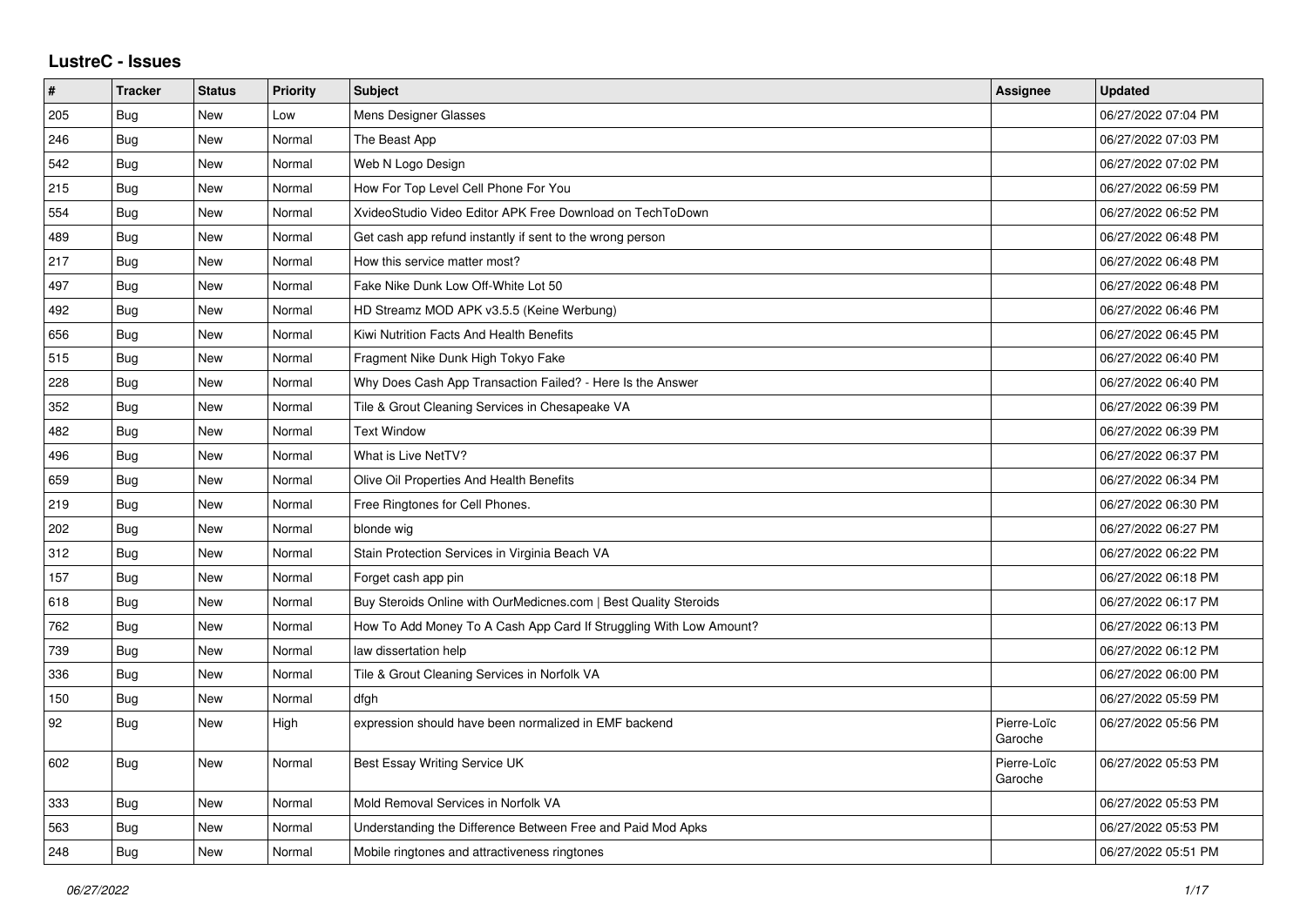| $\vert$ # | <b>Tracker</b> | <b>Status</b> | <b>Priority</b> | <b>Subject</b>                                                                         | <b>Assignee</b>        | <b>Updated</b>      |
|-----------|----------------|---------------|-----------------|----------------------------------------------------------------------------------------|------------------------|---------------------|
| 279       | <b>Bug</b>     | New           | High            | What is an essential feature of an internal communications app?                        |                        | 06/27/2022 05:40 PM |
| 587       | <b>Bug</b>     | New           | Normal          | Why Picsart Pro Offers Great Features                                                  |                        | 06/27/2022 05:28 PM |
| 707       | Bug            | <b>New</b>    | Normal          | Why Accounting Assignments Are Beneficial For The Students?                            | Pierre-Loïc<br>Garoche | 06/27/2022 05:25 PM |
| 457       | Bug            | <b>New</b>    | Normal          | Carpet Cleaning Medford MA                                                             |                        | 06/27/2022 05:21 PM |
| 682       | <b>Bug</b>     | New           | Normal          | Does Facebook customer service live chat allow to speak with someone?                  |                        | 06/27/2022 05:19 PM |
| 787       | <b>Bug</b>     | New           | Normal          | Assured Assignment Help                                                                |                        | 06/27/2022 05:19 PM |
| 498       | Bug            | New           | Normal          | Téléchargeur SoundCloud : SoundCloud en Mp3                                            | Christophe<br>Garion   | 06/27/2022 05:16 PM |
| 532       | Bug            | New           | Normal          | My Assignment Help                                                                     |                        | 06/27/2022 05:16 PM |
| 507       | Bug            | New           | Normal          | central.bitdefender.com                                                                |                        | 06/27/2022 05:14 PM |
| 695       | <b>Bug</b>     | New           | Normal          | Refer Listas IPTV Apk                                                                  |                        | 06/27/2022 05:13 PM |
| 181       | Bug            | <b>New</b>    | Normal          | <b>Healthcare Custom Writing Services</b>                                              |                        | 06/27/2022 05:09 PM |
| 673       | <b>Bug</b>     | New           | Normal          | Learn the basics of pixel art - Clear grid                                             |                        | 06/27/2022 05:06 PM |
| 120       | <b>Bug</b>     | New           | Normal          | ghfjtkx                                                                                | Pierre-Loïc<br>Garoche | 06/27/2022 05:04 PM |
| 75        | Bug            | New           | Normal          | exception File "checks/algebraicLoop.ml", line 368, characters 16-22: Assertion failed |                        | 06/27/2022 05:00 PM |
| 540       | Bug            | New           | Normal          | Why Haven't I Received My Cash App Card? Can I get t the reasons behind it             |                        | 06/27/2022 04:54 PM |
| 820       | Bug            | New           | Normal          | Metal Slug Apk para Android                                                            |                        | 06/27/2022 04:53 PM |
| 1077      | <b>Bug</b>     | New           | Normal          | Les excellentes façons d'utiliser ces images                                           |                        | 06/27/2022 04:52 PM |
| 583       | Bug            | <b>New</b>    | High            | Need the Cash app customer service phone number?                                       |                        | 06/27/2022 04:49 PM |
| 678       | <b>Bug</b>     | New           | Normal          | How to be a winner in buidnow gg                                                       |                        | 06/27/2022 04:47 PM |
| 267       | <b>Bug</b>     | New           | Normal          | How To Use Internet Radio Services To Listen To Your Favorite Songs                    |                        | 06/27/2022 04:45 PM |
| 495       | Bug            | New           | Normal          | Twitch Clip Downloader Download Twitch Clips Online 2021                               |                        | 06/27/2022 04:42 PM |
| 183       | <b>Bug</b>     | New           | Normal          | Nursing Assignment Help Online                                                         |                        | 06/27/2022 04:41 PM |
| 380       | Bug            | <b>New</b>    | Normal          | Moving Services in McLean VA                                                           |                        | 06/27/2022 04:40 PM |
| 479       | <b>Bug</b>     | New           | Normal          | Limousine Service Bellevue WA                                                          |                        | 06/27/2022 04:37 PM |
| 331       | <b>Bug</b>     | New           | Normal          | Water Extraction Services in Norfolk VA                                                |                        | 06/27/2022 04:34 PM |
| 763       | Bug            | New           | High            | How to Make a Ringtone on Your iPhone                                                  |                        | 06/27/2022 04:16 PM |
| 275       | <b>Bug</b>     | New           | Normal          | Activate Cash App Card With Or Without QR - Step By Step Guide                         | Pierre-Loïc<br>Garoche | 06/27/2022 04:13 PM |
| 760       | <b>Bug</b>     | New           | Normal          | apkmod                                                                                 |                        | 06/27/2022 04:13 PM |
| 986       | <b>Bug</b>     | New           | Normal          | dbhdsvbhdf                                                                             | Christophe<br>Garion   | 06/27/2022 04:12 PM |
| 211       | <b>Bug</b>     | New           | Normal          | Problem in Cash App rebate? Call Cash App customer service number for help.            |                        | 06/27/2022 04:11 PM |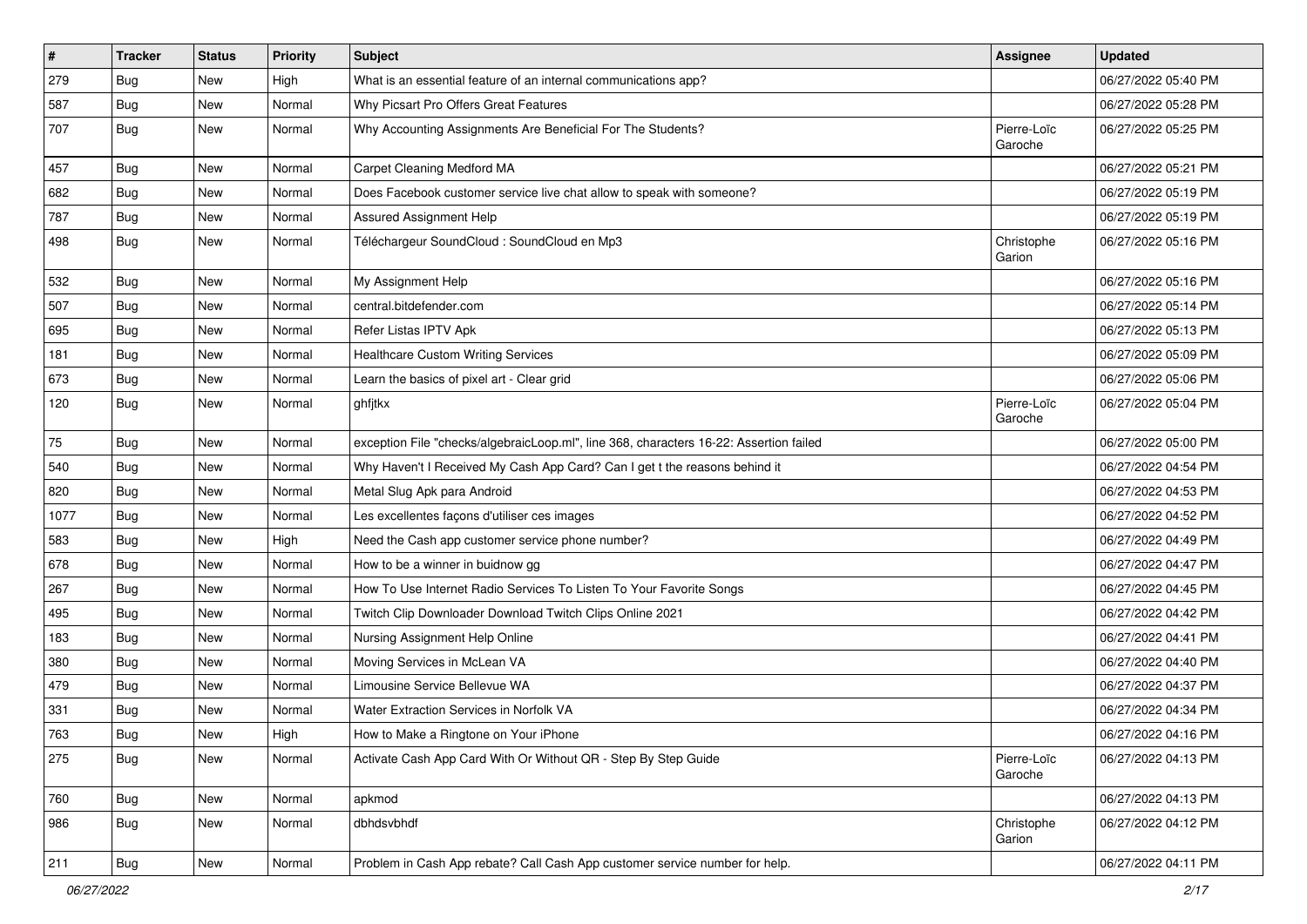| $\sharp$ | <b>Tracker</b> | <b>Status</b> | <b>Priority</b> | <b>Subject</b>                                                                                                                               | <b>Assignee</b>        | <b>Updated</b>      |
|----------|----------------|---------------|-----------------|----------------------------------------------------------------------------------------------------------------------------------------------|------------------------|---------------------|
| 480      | Bug            | New           | Normal          | Nur Online Shop                                                                                                                              |                        | 06/27/2022 04:03 PM |
| 738      | Bug            | New           | Normal          | How Much Amount Do I Get Using The Referral Code For Cash App?                                                                               |                        | 06/27/2022 03:58 PM |
| 697      | Bug            | New           | Normal          | How to Descargar Pura TV For Android                                                                                                         |                        | 06/27/2022 03:57 PM |
| 244      | <b>Bug</b>     | <b>New</b>    | Normal          | Quels sont les avantages des stations de radio en ligne.                                                                                     |                        | 06/27/2022 03:53 PM |
| 953      | Bug            | New           | Normal          | Manga Dogs - Read Your Favorite Comics on Your Smartphone                                                                                    |                        | 06/27/2022 03:53 PM |
| 486      | <b>Bug</b>     | New           | Low             | <b>HP Wireless Printer Setup</b>                                                                                                             | Anonymous              | 06/27/2022 03:45 PM |
| 686      | Bug            | New           | Normal          | Welcome To The Most Demandable Mahipalpur Escorts Agency                                                                                     |                        | 06/27/2022 03:45 PM |
| 655      | <b>Bug</b>     | New           | Normal          | <b>Eggplant Health Benefits</b>                                                                                                              |                        | 06/27/2022 03:40 PM |
| 76       | <b>Bug</b>     | New           | Normal          | Import error: Load error: imported node real_to_int declared in a regular Lustre file. File "include/conv.lusi", line 1,<br>characters 0-64: |                        | 06/27/2022 03:34 PM |
| 292      | Bug            | New           | Normal          | Venmo to Cash App Transfer Of Money- Explore Here                                                                                            |                        | 06/27/2022 03:27 PM |
| 559      | <b>Bug</b>     | <b>New</b>    | High            | What Are Permission For Applications like Facebook Sending MMS?                                                                              |                        | 06/27/2022 03:25 PM |
| 541      | Bug            | New           | Normal          | How to fix the cash app payment failed errors?                                                                                               |                        | 06/27/2022 03:22 PM |
| 185      | Bug            | New           | Normal          | Non-Plagiarized Research Writing                                                                                                             |                        | 06/27/2022 03:20 PM |
| 347      | Bug            | <b>New</b>    | Normal          | Eco/Green Cleaning Services in Chesapeake VA                                                                                                 |                        | 06/27/2022 03:19 PM |
| 487      | <b>Bug</b>     | New           | Normal          | Cheap Fake Dunks                                                                                                                             |                        | 06/27/2022 03:15 PM |
| 724      | <b>Bug</b>     | New           | Normal          | Dial Chime Customer support number for a quick response                                                                                      |                        | 06/27/2022 03:15 PM |
| 687      | Bug            | New           | Normal          | How to use twitch.tv/activate?                                                                                                               |                        | 06/27/2022 03:15 PM |
| 662      | <b>Bug</b>     | <b>New</b>    | Normal          | Oreo TV Download - The Easiest Way to Watch Live TV                                                                                          |                        | 06/27/2022 03:14 PM |
| 508      | Bug            | New           | Normal          | hire a professional dissertation help                                                                                                        |                        | 06/27/2022 03:13 PM |
| 523      | <b>Bug</b>     | New           | Normal          | What Is The Right Google Account Recovery Aid To Regain Account Access?                                                                      | Pierre-Loïc<br>Garoche | 06/27/2022 03:09 PM |
| 520      | <b>Bug</b>     | <b>New</b>    | Normal          | What Is The Major Role Of Cash.app/Help and Support Page?                                                                                    |                        | 06/27/2022 03:04 PM |
| 814      | Bug            | New           | Normal          | Stage Fright Cure                                                                                                                            | Pierre-Loïc<br>Garoche | 06/27/2022 03:03 PM |
| 1119     | Bug            | New           | Normal          | Klondike Solitaire                                                                                                                           |                        | 06/27/2022 03:00 PM |
| 115      | <b>Bug</b>     | <b>New</b>    | Normal          | <b>NFL LIVE STREAM</b>                                                                                                                       |                        | 06/27/2022 02:53 PM |
| 119      | <b>Bug</b>     | New           | Normal          | klhjigyu                                                                                                                                     |                        | 06/27/2022 02:44 PM |
| 501      | <b>Bug</b>     | New           | Normal          | How Do I Annihilate Cash App Transfer Failed Problems Effectively                                                                            | Pierre-Loïc<br>Garoche | 06/27/2022 02:39 PM |
| 571      | Bug            | New           | Normal          | How may the Cash app dispute your trade?                                                                                                     | Pierre-Loïc<br>Garoche | 06/27/2022 02:39 PM |
| 668      | Bug            | New           | Normal          | Get to know Cash App Refund Process here                                                                                                     |                        | 06/27/2022 02:38 PM |
| 581      | Bug            | New           | Normal          | E-Learning Course Help                                                                                                                       |                        | 06/27/2022 02:22 PM |
| 225      | <b>Bug</b>     | New           | Normal          | instant personal loan                                                                                                                        |                        | 06/27/2022 02:20 PM |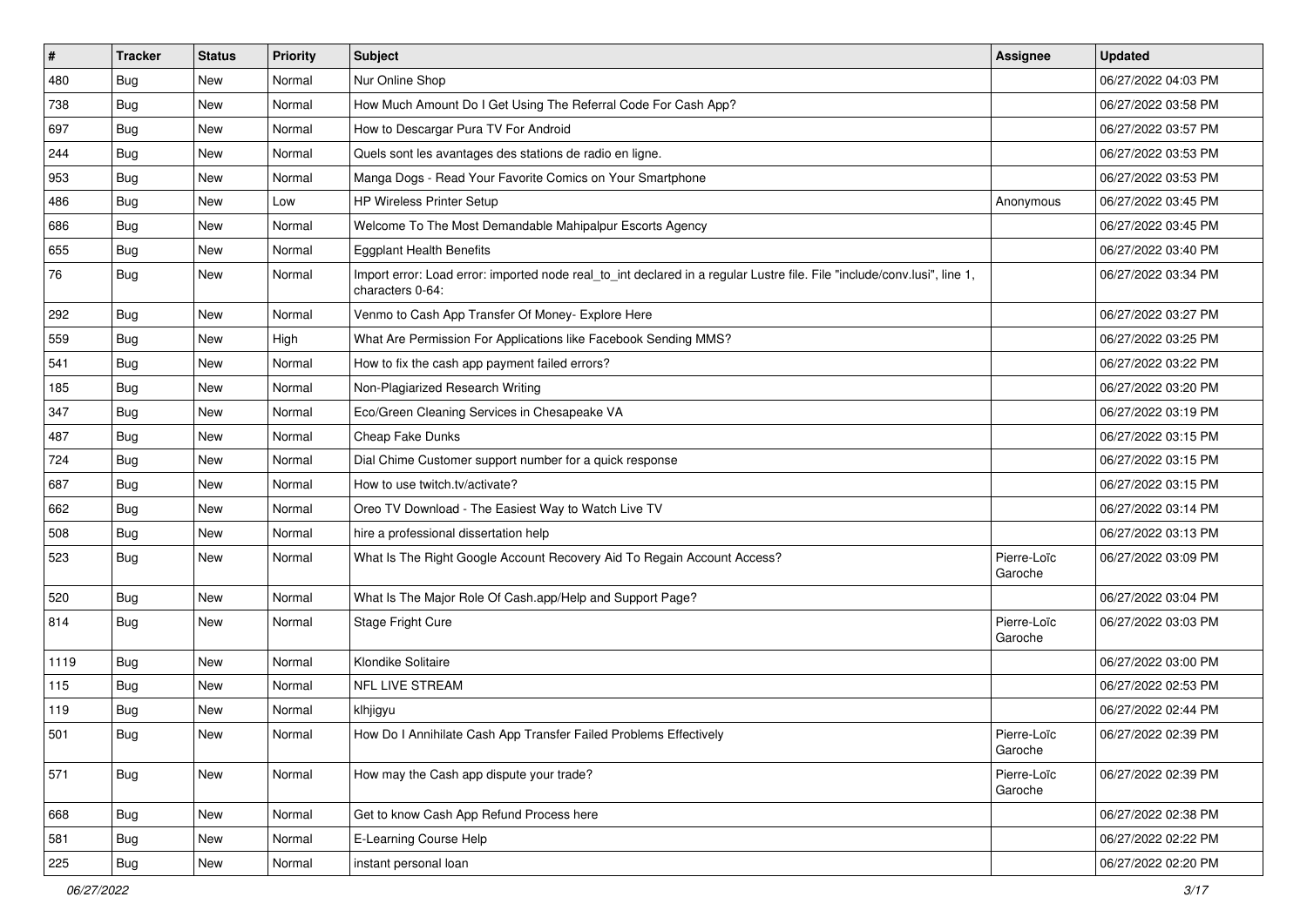| $\vert$ # | <b>Tracker</b> | <b>Status</b> | Priority | <b>Subject</b>                                                                       | <b>Assignee</b>        | <b>Updated</b>      |
|-----------|----------------|---------------|----------|--------------------------------------------------------------------------------------|------------------------|---------------------|
| 615       | <b>Bug</b>     | New           | Normal   | CheapestMedsShop   100% Safe Medicines Online in USA UK & AUS.                       |                        | 06/27/2022 02:19 PM |
| 196       | <b>Bug</b>     | New           | Normal   | Homoeobazaar For Homeopathy Medicines                                                |                        | 06/27/2022 02:18 PM |
| 516       | <b>Bug</b>     | New           | Normal   | Does Cash App Help To Get Cash App Refund Without Any Interruption?                  |                        | 06/27/2022 02:17 PM |
| 613       | <b>Bug</b>     | New           | Normal   | Buy Aspadol 100mg Tab Online in US, UK, AU   Erospharmacy                            |                        | 06/27/2022 02:16 PM |
| 761       | Bug            | <b>New</b>    | Normal   | What is it about basketball that makes it so popular in the United States?           | Corentin<br>Lauverjat  | 06/27/2022 02:08 PM |
| 484       | <b>Bug</b>     | New           | Normal   | UK best essay writing service                                                        |                        | 06/27/2022 02:01 PM |
| 600       | Bug            | New           | Normal   | Play Store Pro                                                                       |                        | 06/27/2022 01:59 PM |
| 715       | <b>Bug</b>     | New           | Normal   | Puppy Playtime Descargar gratis                                                      |                        | 06/27/2022 01:57 PM |
| 526       | Bug            | New           | Normal   | Soundcloud to mp3 converter - Download Soundcloud songs                              |                        | 06/27/2022 01:55 PM |
| 134       | Bug            | New           | Normal   | wisegolfers                                                                          |                        | 06/27/2022 01:54 PM |
| 274       | <b>Bug</b>     | New           | Normal   | How AI is transforming coupon marketing campaigns?                                   | Anonymous              | 06/27/2022 01:54 PM |
| 505       | <b>Bug</b>     | <b>New</b>    | Normal   | www.trendmicro.com/activate                                                          |                        | 06/27/2022 01:52 PM |
| 1128      | Bug            | New           | Normal   | cvjvfbdi                                                                             | Hamza<br>Bourbouh      | 06/27/2022 01:52 PM |
| 450       | <b>Bug</b>     | New           | Normal   | Floor Stripping Quincy MA                                                            |                        | 06/27/2022 01:48 PM |
| 506       | <b>Bug</b>     | New           | Normal   | www.trendmicro.com/activate                                                          |                        | 06/27/2022 01:43 PM |
| 567       | Bug            | <b>New</b>    | Normal   | Singapore assignment help                                                            |                        | 06/27/2022 01:38 PM |
| 620       | <b>Bug</b>     | New           | Normal   | Viagra Meds: Fastest & Quick Delivery On Your Doorstep - USA                         |                        | 06/27/2022 01:33 PM |
| 1101      | <b>Bug</b>     | New           | Normal   | How to Delete Cash App History at once?                                              |                        | 06/27/2022 01:33 PM |
| 500       | Bug            | New           | Normal   | Simply contact the technical team, to find the solution to cash app refund problems. | Pierre-Loïc<br>Garoche | 06/27/2022 01:26 PM |
| 603       | <b>Bug</b>     | New           | Normal   | Premiere gratuito da lista de IPTV                                                   |                        | 06/27/2022 01:24 PM |
| 222       | <b>Bug</b>     | New           | Normal   | Social Profile links                                                                 |                        | 06/27/2022 01:15 PM |
| 184       | <b>Bug</b>     | New           | Normal   | Affordable Business Writing Services                                                 |                        | 06/27/2022 01:09 PM |
| 282       | Bug            | <b>New</b>    | Normal   | Activate Cash App Card: Learn Simple Steps & Fix Errors                              |                        | 06/27/2022 01:08 PM |
| 704       | Bug            | New           | Normal   | Reach support team of Chime Customer Service for instant help                        |                        | 06/27/2022 01:05 PM |
| 789       | <b>Bug</b>     | New           | Normal   | Full version                                                                         |                        | 06/27/2022 01:00 PM |
| 513       | <b>Bug</b>     | New           | Normal   | Unlock cash app account using the easy steps:                                        | Anonymous              | 06/27/2022 12:58 PM |
| 400       | <b>Bug</b>     | New           | Normal   | Office Moving Services in Potomac MD                                                 |                        | 06/27/2022 12:57 PM |
| 465       | <b>Bug</b>     | New           | Normal   | Carpet Cleaning Westchester MA                                                       |                        | 06/27/2022 12:50 PM |
| 269       | Bug            | New           | Normal   | Is there such a site for app design?                                                 | Anonymous              | 06/27/2022 12:47 PM |
| 524       | Bug            | New           | Normal   | How Does Google Account Recovery Work If Your Account Is Hacked?                     |                        | 06/27/2022 12:46 PM |
| 178       | Bug            | New           | Normal   | transparent lace wigs                                                                |                        | 06/27/2022 12:45 PM |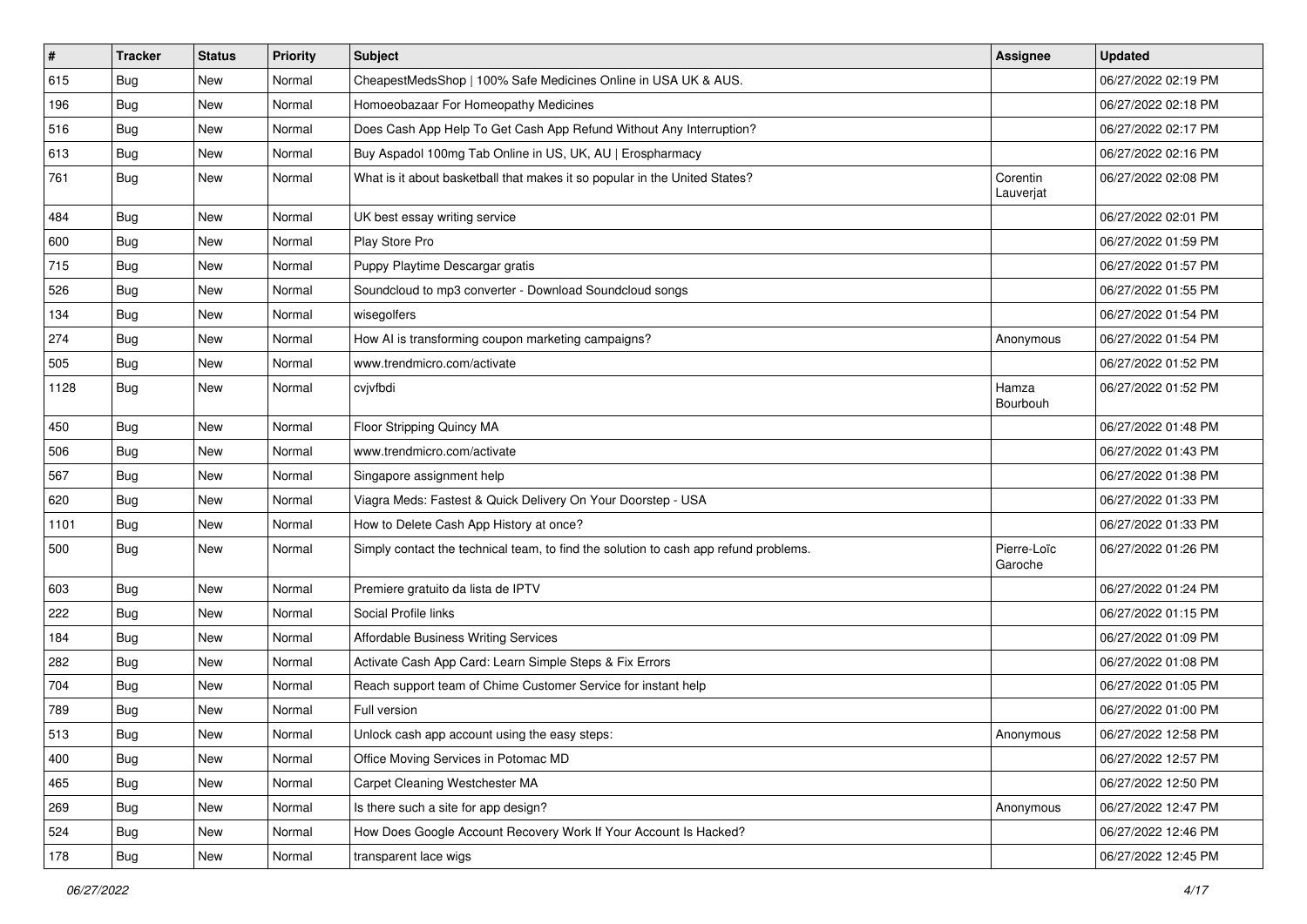| $\sharp$ | <b>Tracker</b> | <b>Status</b> | Priority | <b>Subject</b>                                                                      | <b>Assignee</b>      | <b>Updated</b>      |
|----------|----------------|---------------|----------|-------------------------------------------------------------------------------------|----------------------|---------------------|
| 550      | <b>Bug</b>     | New           | Normal   | Nederland FM - beste manieren om naar internationale radio op internet te luisteren |                      | 06/27/2022 12:45 PM |
| 146      | Bug            | <b>New</b>    | Normal   | bayabais                                                                            |                      | 06/27/2022 12:39 PM |
| 716      | Bug            | New           | Normal   | La celebración de un BabyShower.                                                    |                      | 06/27/2022 12:29 PM |
| 801      | <b>Bug</b>     | <b>New</b>    | Normal   | Who Is an ETL Engineer                                                              |                      | 06/27/2022 12:25 PM |
| 564      | Bug            | New           | Normal   | How To Install RepelisPlus On Your Android Phone?                                   |                      | 06/27/2022 12:23 PM |
| 579      | <b>Bug</b>     | <b>New</b>    | Normal   | YOUR CV MAKES YOUR FIRST IMPRESSION                                                 | Christophe<br>Garion | 06/27/2022 12:22 PM |
| 461      | Bug            | <b>New</b>    | Normal   | Germs Removal Medford MA                                                            |                      | 06/27/2022 12:21 PM |
| 253      | <b>Bug</b>     | New           | Normal   | Florence Lawrence                                                                   |                      | 06/27/2022 12:18 PM |
| 703      | Bug            | <b>New</b>    | Normal   | For real-time help, dial Facebook customer service number                           |                      | 06/27/2022 12:08 PM |
| 609      | Bug            | New           | High     | Online Trusted Medicine Store in US for Health - Genericmedsupply                   |                      | 06/27/2022 12:02 PM |
| 233      | <b>Bug</b>     | <b>New</b>    | Normal   | Anauthorsway.com: My User Experience                                                |                      | 06/27/2022 12:02 PM |
| 536      | <b>Bug</b>     | New           | Normal   | How to check the balance on the cash app card                                       | Hamza<br>Bourbouh    | 06/27/2022 11:57 AM |
| 770      | Bug            | New           | Normal   | Canon IJ Network Tool                                                               |                      | 06/27/2022 11:57 AM |
| 644      | Bug            | <b>New</b>    | Normal   | <b>TeaTV App Review</b>                                                             |                      | 06/27/2022 11:47 AM |
| 817      | Bug            | New           | Normal   | Pacman 30th Anniversary                                                             |                      | 06/27/2022 11:47 AM |
| 537      | <b>Bug</b>     | New           | Normal   | Get tech assistance with customer support on ATT Yahoo email login issue.           |                      | 06/27/2022 11:44 AM |
| 289      | <b>Bug</b>     | New           | Normal   | Recover Yahoo Mail Forgotten Password - Explore Kanata Chinese                      |                      | 06/27/2022 11:44 AM |
| 258      | Bug            | New           | Normal   | Fake Nike Dunk High AMBUSH Deep Royal                                               |                      | 06/27/2022 11:39 AM |
| 197      | Bug            | New           | Normal   | SBL JABORANDI PLUS HAIR OIL - COMPLETE SCALP CARE (100ML)                           |                      | 06/27/2022 11:35 AM |
| 169      | Bug            | New           | Normal   | CV Maker - UAE CV Writing Agency                                                    |                      | 06/27/2022 11:27 AM |
| 345      | Bug            | <b>New</b>    | Normal   | Stain Protection Services in Chesapeake VA                                          |                      | 06/27/2022 11:15 AM |
| 245      | <b>Bug</b>     | New           | Normal   | Write My Essay For Me Cheap                                                         |                      | 06/27/2022 11:15 AM |
| 799      | <b>Bug</b>     | <b>New</b>    | Normal   | Who Is an ETL Engineer                                                              |                      | 06/27/2022 11:07 AM |
| 235      | Bug            | New           | Low      | HP Printer Assistant Software   Download & Install HP Assistant                     |                      | 06/27/2022 10:48 AM |
| 530      | <b>Bug</b>     | New           | Normal   | Cheap Assignment Writing Service UK                                                 | Anonymous            | 06/27/2022 10:46 AM |
| 699      | <b>Bug</b>     | New           | Normal   | Would you be able to utilize Cash App Twitch?                                       |                      | 06/27/2022 10:45 AM |
| 777      | Bug            | New           | Normal   | Obtain driving instructions using Google Maps.                                      |                      | 06/27/2022 10:37 AM |
| 804      | Bug            | New           | Normal   | Review                                                                              |                      | 06/27/2022 10:35 AM |
| 1118     | Bug            | New           | Normal   | Gameplay Minecraft                                                                  |                      | 06/27/2022 10:33 AM |
| 640      | <b>Bug</b>     | New           | Normal   | play game with me                                                                   |                      | 06/27/2022 10:32 AM |
| 504      | <b>Bug</b>     | New           | Normal   | A beginner should always look for online Java assignment help!                      |                      | 06/27/2022 10:32 AM |
| 709      | Bug            | New           | Normal   | How To Load Cash App Card At Walmart Without Having To Face Any Hassle?             |                      | 06/27/2022 10:30 AM |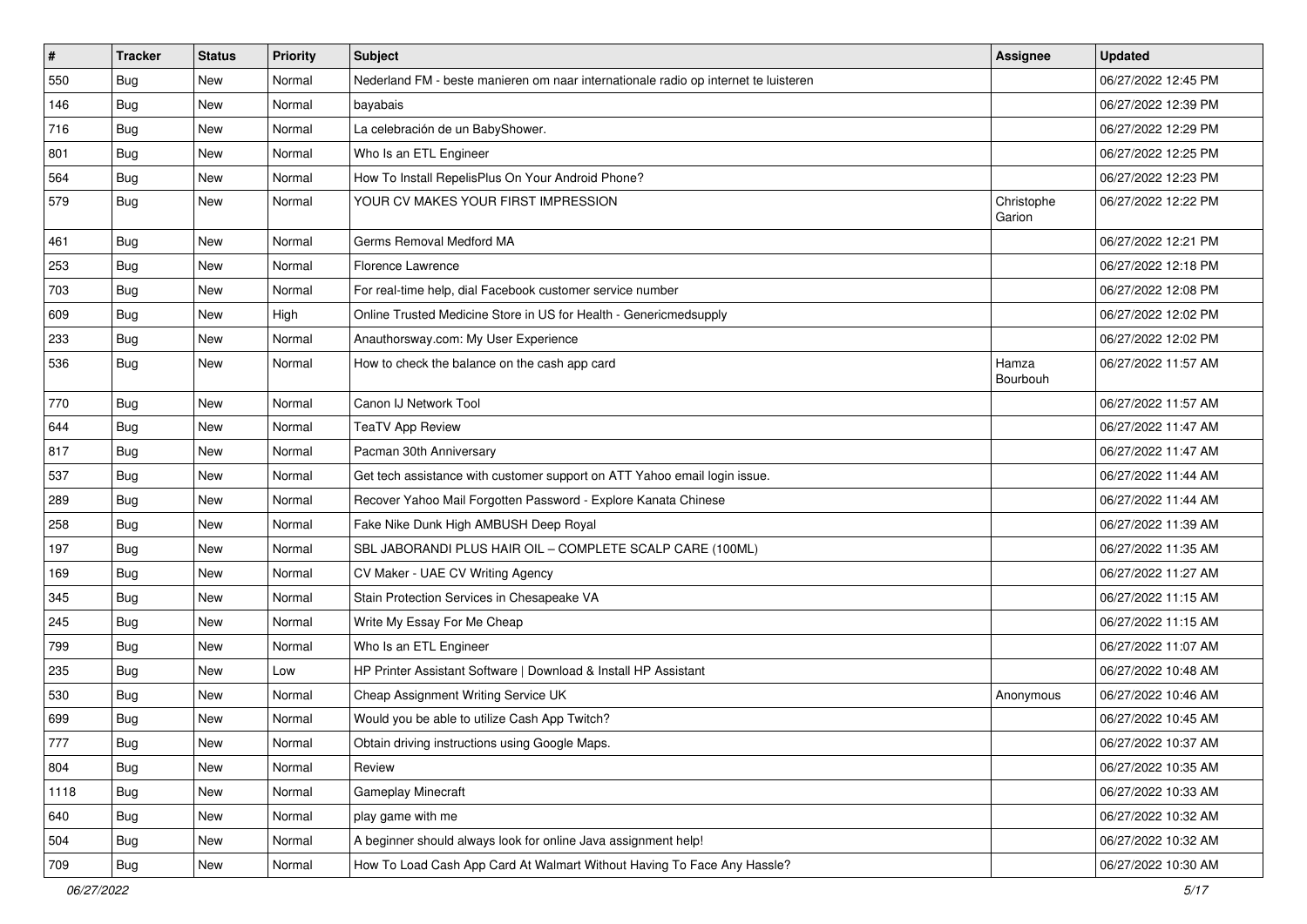| $\vert$ # | <b>Tracker</b> | <b>Status</b> | <b>Priority</b> | <b>Subject</b>                                                                         | Assignee               | <b>Updated</b>      |
|-----------|----------------|---------------|-----------------|----------------------------------------------------------------------------------------|------------------------|---------------------|
| 538       | <b>Bug</b>     | New           | Normal          | Will cash app refund money if scammed quickly?                                         |                        | 06/27/2022 10:25 AM |
| 164       | <b>Bug</b>     | <b>New</b>    | Normal          | dfgbd                                                                                  |                        | 06/27/2022 10:23 AM |
| 792       | <b>Bug</b>     | New           | Normal          | What is Google Camera Mod?                                                             |                        | 06/27/2022 10:20 AM |
| 168       | <b>Bug</b>     | New           | Normal          | UFC 256 Live Stream Online                                                             |                        | 06/27/2022 10:16 AM |
| 481       | <b>Bug</b>     | New           | Normal          | Nur Online Shop                                                                        |                        | 06/27/2022 10:10 AM |
| 232       | <b>Bug</b>     | New           | Normal          | FM whatsapp messaging app.                                                             |                        | 06/27/2022 10:04 AM |
| 642       | <b>Bug</b>     | New           | Normal          | thong tin thoi tiet ngay hom nay                                                       |                        | 06/27/2022 10:03 AM |
| 133       | <b>Bug</b>     | New           | Normal          | craftlabs                                                                              |                        | 06/27/2022 10:01 AM |
| 590       | <b>Bug</b>     | New           | Normal          | Follow proper initiatives to check my cash app card balance:                           |                        | 06/27/2022 09:57 AM |
| 490       | Bug            | <b>New</b>    | Normal          | Unlock cash app account by getting quick solutions from the technical executives       |                        | 06/27/2022 09:57 AM |
| 675       | <b>Bug</b>     | New           | Normal          | What Are Smart Tactics To Fix Cash App Transfer Failed Hurdles?                        |                        | 06/27/2022 09:51 AM |
| 639       | <b>Bug</b>     | New           | Normal          | thong tin chinh xac                                                                    |                        | 06/27/2022 09:48 AM |
| 822       | Bug            | New           | Normal          | Dowload Your Boyfriend Game                                                            |                        | 06/27/2022 09:48 AM |
| 798       | <b>Bug</b>     | New           | Normal          | Who Is an ETL Engineer                                                                 |                        | 06/27/2022 09:48 AM |
| 190       | Bug            | <b>New</b>    | Normal          | All About Cash App Transfer Fail Problems                                              |                        | 06/27/2022 09:37 AM |
| 819       | <b>Bug</b>     | New           | Normal          | Metal Slug Apk para Android                                                            |                        | 06/27/2022 09:35 AM |
| 988       | <b>Bug</b>     | New           | Normal          | <b>Medicinal Mushrooms</b>                                                             |                        | 06/27/2022 09:33 AM |
| 685       | Bug            | New           | Low             | youtube thumbnail downloader                                                           | Pierre-Loïc<br>Garoche | 06/27/2022 09:30 AM |
| 503       | <b>Bug</b>     | <b>New</b>    | Normal          | Youtube Premium Apk free download for Android                                          |                        | 06/27/2022 09:29 AM |
| 634       | Bug            | New           | Normal          | Buy Vidalista Tablets (Tadalafil) at [\$25 OFF + Free Shipping] Vidalistatablets       |                        | 06/27/2022 09:29 AM |
| 525       | <b>Bug</b>     | New           | Normal          | If you don't have a QR code: How to activate cash app card in app                      |                        | 06/27/2022 09:27 AM |
| 614       | <b>Bug</b>     | <b>New</b>    | Normal          | Como baixar o MOD APK no celular                                                       |                        | 06/27/2022 09:26 AM |
| 726       | <b>Bug</b>     | New           | Normal          | Mobile Application Development Services                                                |                        | 06/27/2022 09:10 AM |
| 234       | <b>Bug</b>     | New           | Normal          | My Personal Experience With the College Writing Services                               |                        | 06/27/2022 09:09 AM |
| 772       | <b>Bug</b>     | New           | Normal          | united airlines baggage policy                                                         |                        | 06/27/2022 09:09 AM |
| 652       | <b>Bug</b>     | New           | Normal          | Sesame Health Benefits                                                                 |                        | 06/27/2022 08:59 AM |
| 657       | <b>Bug</b>     | New           | Normal          | Coconut Nutrition Facts And Health Benefits                                            |                        | 06/27/2022 08:56 AM |
| 113       | Bug            | New           | Normal          | ufc 254 live                                                                           |                        | 06/27/2022 08:54 AM |
| 959       | <b>Bug</b>     | New           | Normal          | Get connected with cash app team-How to get money off cash app at walmart without card |                        | 06/27/2022 08:52 AM |
| 653       | Bug            | New           | Normal          | Jujube (Jinjoles): Properties And Health Benefits                                      |                        | 06/27/2022 08:47 AM |
| 591       | <b>Bug</b>     | New           | Normal          | How To Find Facebook Modifications For Your Spotify Premium Apk?                       |                        | 06/27/2022 08:41 AM |
| 531       | <b>Bug</b>     | New           | Normal          | Cheap Assignment Writing Service UK                                                    | Anonymous              | 06/27/2022 08:39 AM |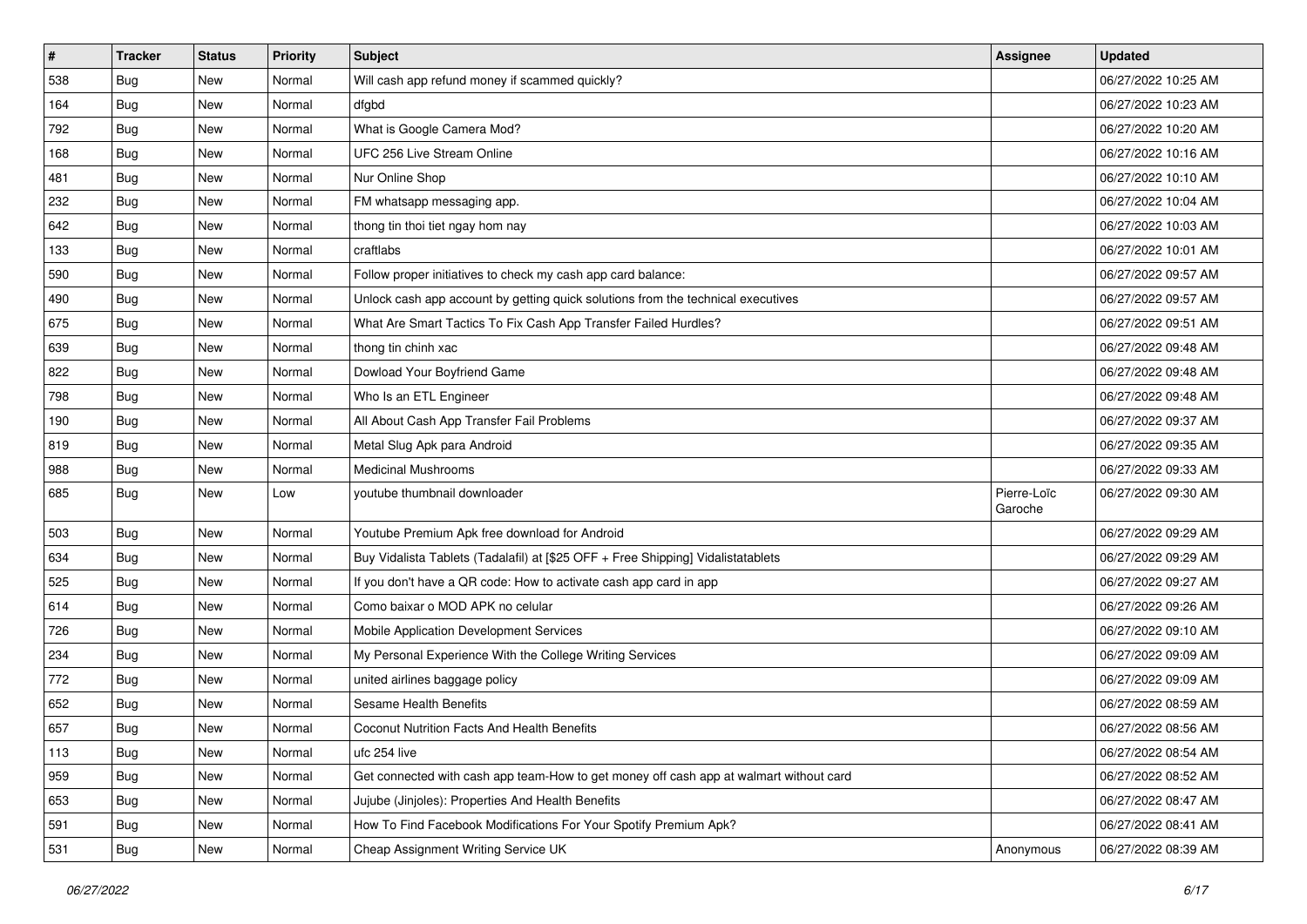| $\sharp$ | <b>Tracker</b> | <b>Status</b> | <b>Priority</b> | <b>Subject</b>                                                                           | <b>Assignee</b>        | <b>Updated</b>      |
|----------|----------------|---------------|-----------------|------------------------------------------------------------------------------------------|------------------------|---------------------|
| 262      | <b>Bug</b>     | New           | Normal          | It this true to dealing Wuth                                                             |                        | 06/27/2022 08:39 AM |
| 785      | <b>Bug</b>     | <b>New</b>    | Normal          | How To Get Money Off Cash App Without Card Or With A Card?                               |                        | 06/27/2022 08:28 AM |
| 251      | Bug            | <b>New</b>    | Normal          | All About Cash App Transfer Fail Problems                                                | Pierre-Loïc<br>Garoche | 06/27/2022 08:25 AM |
| 528      | Bug            | <b>New</b>    | Normal          | Korean Mag                                                                               |                        | 06/27/2022 08:14 AM |
| 514      | <b>Bug</b>     | <b>New</b>    | Normal          | Trans-Caribbean                                                                          |                        | 06/27/2022 08:06 AM |
| 720      | <b>Bug</b>     | New           | Normal          | How does Cash App Phone Number provide a quick treatment?                                |                        | 06/27/2022 08:02 AM |
| 556      | Bug            | New           | Normal          | Play Game Mod Apk With Your Friends                                                      |                        | 06/27/2022 08:01 AM |
| 584      | <b>Bug</b>     | <b>New</b>    | Normal          | Want the cash app customer service number to check balance?                              |                        | 06/27/2022 08:00 AM |
| 722      | <b>Bug</b>     | New           | Normal          | Vergrößern Sie Instagram-Fotos mit instazoom                                             | Christophe<br>Garion   | 06/27/2022 07:54 AM |
| 116      | <b>Bug</b>     | <b>New</b>    | Normal          | aertaeyg                                                                                 |                        | 06/27/2022 07:43 AM |
| 502      | Bug            | <b>New</b>    | Normal          | Les instructions pour définir des sonneries pour iPhone sont simples et faciles à suivre |                        | 06/27/2022 07:40 AM |
| 671      | <b>Bug</b>     | New           | Normal          | Hot games                                                                                | Pierre-Loïc<br>Garoche | 06/27/2022 07:40 AM |
| 667      | <b>Bug</b>     | <b>New</b>    | Normal          | What Is a Ringtone?                                                                      |                        | 06/27/2022 07:34 AM |
| 250      | <b>Bug</b>     | <b>New</b>    | Normal          | Reviews of phone ringtones                                                               |                        | 06/27/2022 07:29 AM |
| 158      | <b>Bug</b>     | New           | Normal          | dfghj zcvgh                                                                              |                        | 06/27/2022 07:28 AM |
| 519      | <b>Bug</b>     | New           | Normal          | Are you finding online UK Assignment writers?                                            |                        | 06/27/2022 07:23 AM |
| 996      | <b>Bug</b>     | New           | Normal          | Cricut.com/setup                                                                         |                        | 06/27/2022 07:12 AM |
| 471      | Bug            | <b>New</b>    | Normal          | Residential Floor Cleaning Westchester MA                                                |                        | 06/27/2022 07:08 AM |
| 1018     | <b>Bug</b>     | New           | Normal          | So erhalten Sie ein kostenloses Hörbuch                                                  |                        | 06/27/2022 07:08 AM |
| 317      | <b>Bug</b>     | New           | Normal          | Eco/Green Cleaning Services in Virginia Beach VA                                         |                        | 06/27/2022 07:03 AM |
| 565      | <b>Bug</b>     | New           | Normal          | How To Install RepelisPlus On Your Android Phone?                                        |                        | 06/27/2022 06:54 AM |
| 807      | <b>Bug</b>     | New           | Normal          | 1v1Battle is a strategic action 'Build and shoot' game                                   |                        | 06/27/2022 06:52 AM |
| 577      | <b>Bug</b>     | <b>New</b>    | Normal          | Follow these easy steps to make Admiral Casino Login                                     |                        | 06/27/2022 06:34 AM |
| 727      | <b>Bug</b>     | New           | Normal          | Drive for speed simulator mod apk                                                        | Pierre-Loïc<br>Garoche | 06/27/2022 06:33 AM |
| 188      | <b>Bug</b>     | <b>New</b>    | Normal          | Why are university students buying assignments online?                                   | Pierre-Loïc<br>Garoche | 06/27/2022 06:19 AM |
| 797      | <b>Bug</b>     | New           | Normal          | Psychedelic                                                                              | Christophe<br>Garion   | 06/27/2022 06:07 AM |
| 588      | <b>Bug</b>     | New           | Normal          | YouTube Vanced Apk Manager App - Como instalá-lo                                         |                        | 06/27/2022 05:52 AM |
| 689      | <b>Bug</b>     | New           | Normal          | How to use twitch.tv/activate?                                                           |                        | 06/27/2022 05:44 AM |
| 808      | <b>Bug</b>     | New           | Normal          | Sinnvolle Guten-Morgen-Grüße                                                             |                        | 06/27/2022 05:41 AM |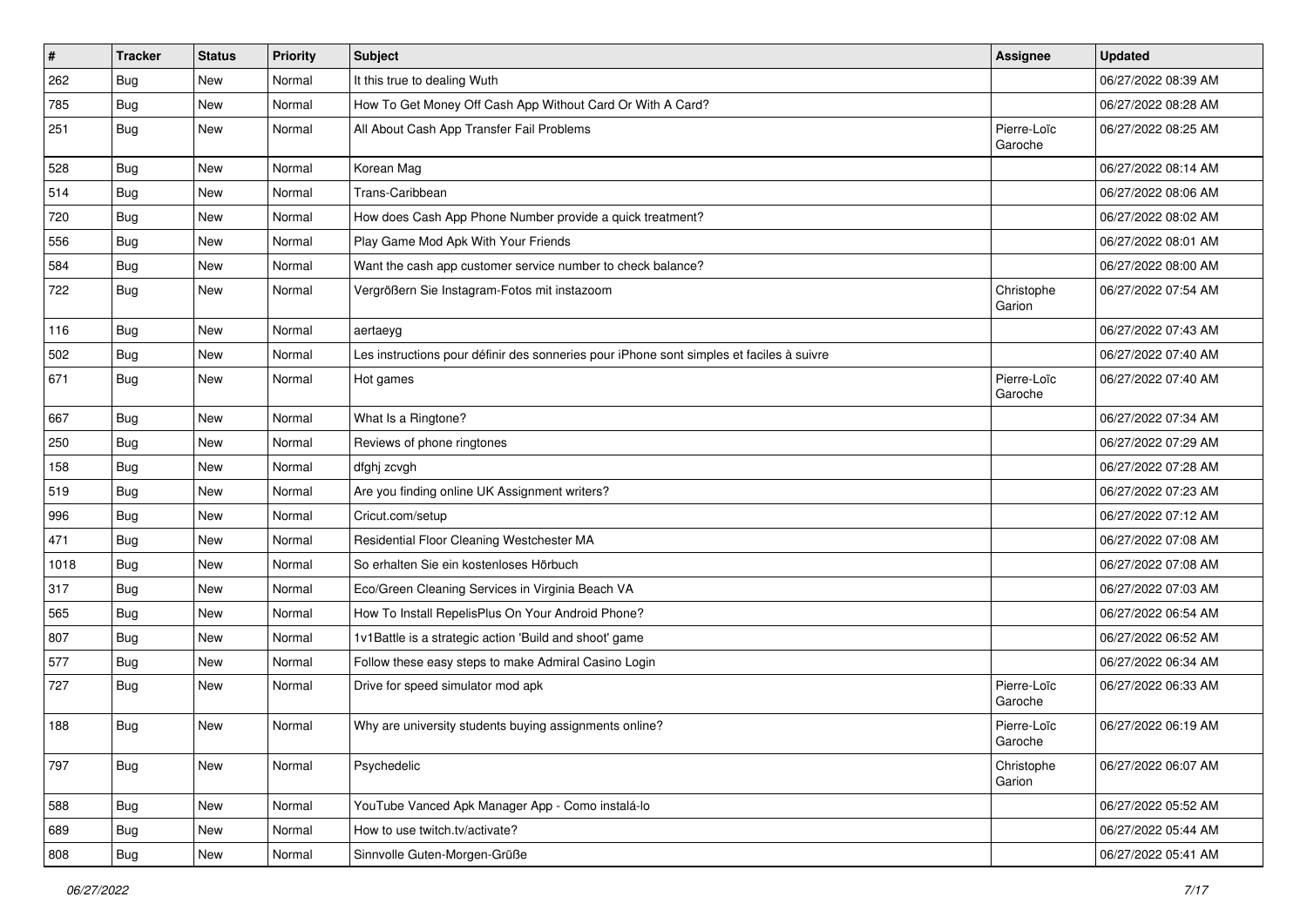| $\#$ | Tracker    | <b>Status</b> | <b>Priority</b> | <b>Subject</b>                                                                                                                                                                                                                                                        | <b>Assignee</b>        | <b>Updated</b>      |
|------|------------|---------------|-----------------|-----------------------------------------------------------------------------------------------------------------------------------------------------------------------------------------------------------------------------------------------------------------------|------------------------|---------------------|
| 985  | <b>Bug</b> | New           | Normal          | Find out the vitality of Facebook Phone Number:                                                                                                                                                                                                                       |                        | 06/27/2022 05:39 AM |
| 780  | <b>Bug</b> | New           | Normal          | Best Whatsapp Modified APKs                                                                                                                                                                                                                                           | Pierre-Loïc<br>Garoche | 06/27/2022 05:38 AM |
| 315  | <b>Bug</b> | New           | Normal          | Dissertation help UK                                                                                                                                                                                                                                                  |                        | 06/27/2022 05:29 AM |
| 723  | Bug        | <b>New</b>    | High            | The best horror game in 2021                                                                                                                                                                                                                                          | Christophe<br>Garion   | 06/27/2022 05:28 AM |
| 534  | <b>Bug</b> | New           | Normal          | Know how to initiate cash app refund by contacting the technical team                                                                                                                                                                                                 | Pierre-Loïc<br>Garoche | 06/27/2022 05:06 AM |
| 805  | <b>Bug</b> | <b>New</b>    | Normal          | Ketamine Online Store                                                                                                                                                                                                                                                 | Christophe<br>Garion   | 06/27/2022 05:01 AM |
| 702  | Bug        | New           | Normal          | Avail Chime Customer Service to know How To Get Chime Bank Statement                                                                                                                                                                                                  |                        | 06/27/2022 04:59 AM |
| 694  | Bug        | New           | Normal          | How to Get Guidance On How To Cash App Withdrawal Limit?                                                                                                                                                                                                              | Christophe<br>Garion   | 06/27/2022 04:58 AM |
| 978  | <b>Bug</b> | New           | Normal          | Delamore Lodge is a place to stay.                                                                                                                                                                                                                                    |                        | 06/27/2022 04:57 AM |
| 209  | Bug        | New           | Normal          | Neglect to access old Cash App account considering message notice issue? Contact help.                                                                                                                                                                                |                        | 06/27/2022 04:49 AM |
| 194  | Bug        | New           | Normal          | lace closure wigs                                                                                                                                                                                                                                                     |                        | 06/27/2022 04:48 AM |
| 782  | Bug        | New           | Normal          | Comment faire une sonnerie téléphonique                                                                                                                                                                                                                               |                        | 06/27/2022 04:47 AM |
| 278  | Bug        | New           | Normal          | Cash App Help & Solutions - Here You Will Get Better Assistance                                                                                                                                                                                                       |                        | 06/27/2022 04:41 AM |
| 1127 | Bug        | New           | Normal          | Is there any support to find Google Feud answers?                                                                                                                                                                                                                     |                        | 06/27/2022 04:27 AM |
| 544  | Bug        | New           | Normal          | Hey! I had a very cool idea to order our general picture on canvas for my family as a gift. But couldn't find a good<br>one. Once my friend advised me this article in which I found what I was looking for and gave a cool gift to my<br>family.                     |                        | 06/27/2022 04:10 AM |
| 596  | <b>Bug</b> | New           | Normal          | Kids Games                                                                                                                                                                                                                                                            |                        | 06/27/2022 04:08 AM |
| 200  | Bug        | New           | Normal          | uiopi[o                                                                                                                                                                                                                                                               |                        | 06/27/2022 04:04 AM |
| 494  | Bug        | New           | Normal          | <b>Buy Discussion Post</b>                                                                                                                                                                                                                                            |                        | 06/27/2022 03:51 AM |
| 218  | Bug        | <b>New</b>    | Normal          | <b>Popular Educational trends</b>                                                                                                                                                                                                                                     |                        | 06/27/2022 03:49 AM |
| 518  | Bug        | New           | Normal          | How To Check The Balance Of Cash App Account By Taking Cash App Support?                                                                                                                                                                                              |                        | 06/27/2022 03:46 AM |
| 672  | <b>Bug</b> | New           | Normal          | The easiest way to delete ringtones on iPhone                                                                                                                                                                                                                         |                        | 06/27/2022 03:38 AM |
| 138  | Bug        | <b>New</b>    | Normal          | own-sweethome                                                                                                                                                                                                                                                         |                        | 06/27/2022 03:36 AM |
| 74   | <b>Bug</b> | New           | Normal          | const is not supported inside contract                                                                                                                                                                                                                                | Pierre-Loïc<br>Garoche | 06/27/2022 03:35 AM |
| 593  | <b>Bug</b> | New           | Normal          | Eiffel Spark Ultimate C2 SN series is a fully synthetic range of advanced performance engine oils blended in high<br>performance fully synthetic (PAO – polyalphaolefin) basestocks fortified with advanced technology additive system,<br>specifically formulated to |                        | 06/27/2022 03:28 AM |
| 153  | Bug        | New           | Normal          | urgent loan online                                                                                                                                                                                                                                                    | Christophe<br>Garion   | 06/27/2022 03:27 AM |
| 966  | Bug        | New           | Normal          | How to Download the Filmes                                                                                                                                                                                                                                            |                        | 06/27/2022 03:25 AM |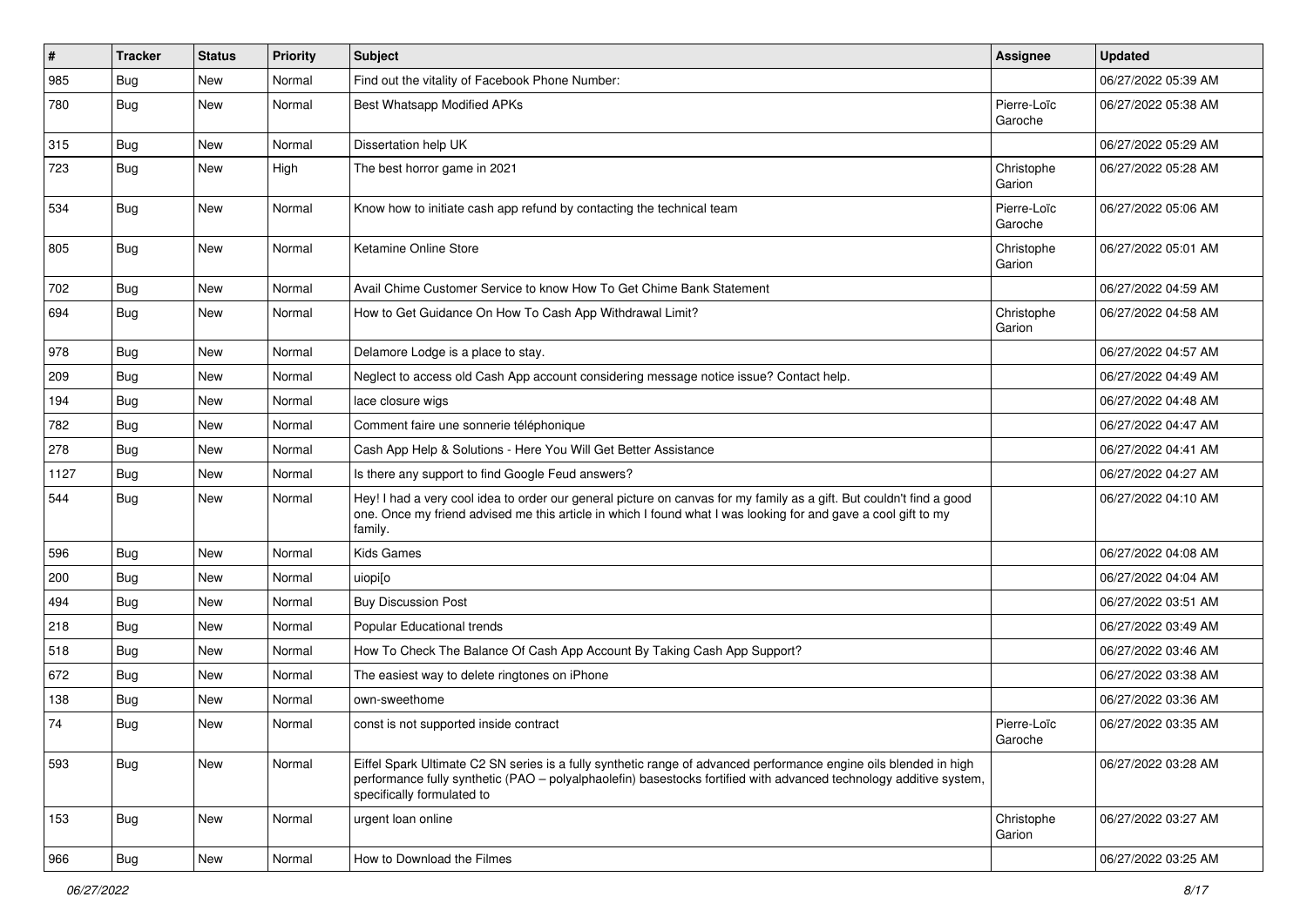| $\vert$ # | <b>Tracker</b> | <b>Status</b> | Priority | <b>Subject</b>                                                             | <b>Assignee</b>        | <b>Updated</b>      |
|-----------|----------------|---------------|----------|----------------------------------------------------------------------------|------------------------|---------------------|
| 474       | <b>Bug</b>     | New           | Normal   | Floor Waxing Arlington MA                                                  |                        | 06/27/2022 03:03 AM |
| 696       | <b>Bug</b>     | New           | Normal   | How to Install the TuMangaOnline App                                       |                        | 06/27/2022 02:49 AM |
| 468       | Bug            | New           | Normal   | Floor Cleaning Westchester MA                                              |                        | 06/27/2022 02:41 AM |
| 1112      | <b>Bug</b>     | New           | Normal   | What Cash App Policy Says If Random Person Sent Me Money On Cash App?      |                        | 06/27/2022 02:39 AM |
| 561       | Bug            | New           | Normal   | Enjoy the Full YouTube Premium Experience With YouTube Premium Membership  |                        | 06/27/2022 02:37 AM |
| 569       | Bug            | New           | Normal   | What is the incoming and outgoing mail server for Outlook IMAP settings?   | Pierre-Loïc<br>Garoche | 06/27/2022 02:29 AM |
| 167       | Bug            | <b>New</b>    | Normal   | instant loan without documents                                             | Anonymous              | 06/27/2022 02:27 AM |
| 261       | Bug            | New           | Normal   | Ringtone Downloads - Easy Ways Come Up With Your Own Ringtones             |                        | 06/27/2022 02:23 AM |
| 1001      | <b>Bug</b>     | New           | Normal   | Venmo Keep Saying Error?                                                   |                        | 06/27/2022 02:20 AM |
| 1117      | Bug            | New           | Normal   | Equal Words - Word search game for PC and Windows Phone                    |                        | 06/27/2022 02:12 AM |
| 488       | <b>Bug</b>     | New           | Normal   | Quick solution to solve cash app dispute by the technical team             |                        | 06/27/2022 02:04 AM |
| 632       | Bug            | New           | Normal   | CheapestMedsShop   100% Safe Medicines Online in UK & AUS.                 |                        | 06/27/2022 02:04 AM |
| 616       | Bug            | New           | Normal   | Buy Anavar Tablets   Anavar For Sale in USA, UK & Australia                |                        | 06/27/2022 02:02 AM |
| 372       | Bug            | <b>New</b>    | Normal   | Auto Transport Services in Arlington County VA                             |                        | 06/27/2022 01:42 AM |
| 154       | <b>Bug</b>     | New           | Normal   | fdgyyrut gyrtrw                                                            |                        | 06/27/2022 01:21 AM |
| 139       | <b>Bug</b>     | New           | Normal   | relseo                                                                     |                        | 06/27/2022 01:20 AM |
| 149       | Bug            | New           | Normal   | dftgy                                                                      |                        | 06/27/2022 01:11 AM |
| 114       | <b>Bug</b>     | New           | Normal   | <b>Medical Research Writing Services</b>                                   |                        | 06/27/2022 12:57 AM |
| 758       | Bug            | New           | Normal   | How Do I Study Consistently For Hours?                                     |                        | 06/27/2022 12:49 AM |
| 651       | Bug            | New           | Normal   | <b>Salmon Health Benefits</b>                                              |                        | 06/27/2022 12:42 AM |
| 684       | <b>Bug</b>     | New           | Normal   | Difference between paper map and online map                                |                        | 06/27/2022 12:34 AM |
| 998       | Bug            | New           | Normal   | Is It Hard to Solve Wordle An                                              |                        | 06/27/2022 12:24 AM |
| 612       | Bug            | New           | Normal   | Luxury Slingshot Rental                                                    |                        | 06/27/2022 12:17 AM |
| 619       | <b>Bug</b>     | New           | Normal   | Online Trusted Medicine Store in US for Health - Genericmedsupply          |                        | 06/27/2022 12:12 AM |
| 595       | Bug            | New           | Normal   | RFM Online - une révolution dans la gestion de l'identité numérique        |                        | 06/27/2022 12:05 AM |
| 143       | <b>Bug</b>     | New           | Normal   | Bob lace front wigs                                                        |                        | 06/26/2022 11:52 PM |
| 643       | <b>Bug</b>     | New           | Normal   | Oreo TV Apk Download                                                       |                        | 06/26/2022 11:50 PM |
| 159       | Bug            | New           | Normal   | xfguih njgkh                                                               |                        | 06/26/2022 11:38 PM |
| 145       | Bug            | New           | Normal   | abdulbaissagar                                                             |                        | 06/26/2022 11:32 PM |
| 992       | <b>Bug</b>     | New           | Normal   | So vergrößern Sie Ihr Instagram-Profilbild                                 |                        | 06/26/2022 11:29 PM |
| 748       | <b>Bug</b>     | New           | Normal   | Il y a quelques façons d'obtenir des sonneries gratuites pour votre iPhone |                        | 06/26/2022 11:24 PM |
| 815       | <b>Bug</b>     | New           | Normal   | how do i call cash app customer service                                    | Xavier Thirioux        | 06/26/2022 10:54 PM |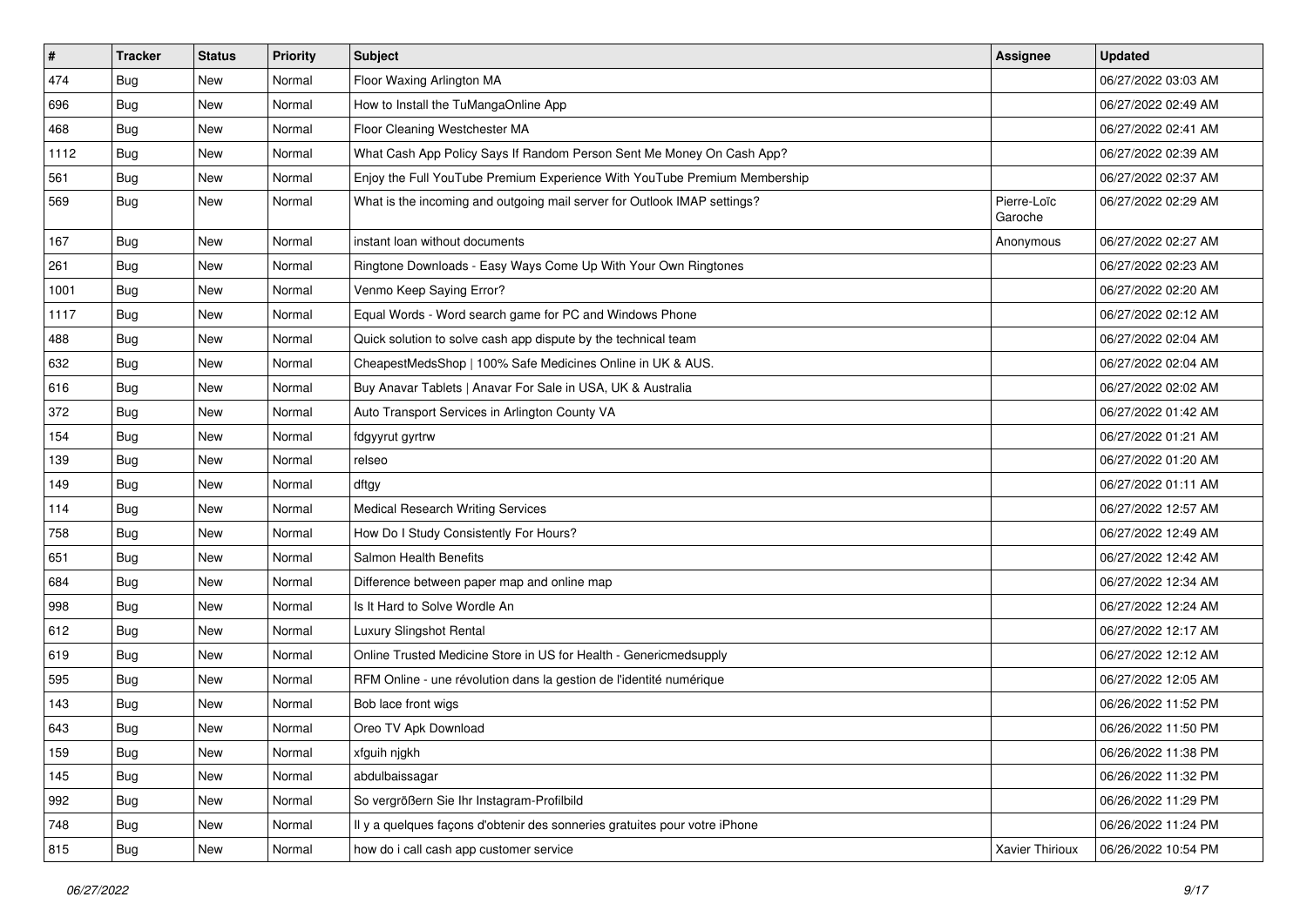| $\vert$ # | <b>Tracker</b> | <b>Status</b> | <b>Priority</b> | <b>Subject</b>                                                            | Assignee             | <b>Updated</b>      |
|-----------|----------------|---------------|-----------------|---------------------------------------------------------------------------|----------------------|---------------------|
| 962       | Bug            | New           | Normal          | Kostenlose Hörbücher                                                      |                      | 06/26/2022 10:45 PM |
| 774       | <b>Bug</b>     | <b>New</b>    | Normal          | Follow proper initiatives                                                 |                      | 06/26/2022 10:40 PM |
| 719       | Bug            | New           | Normal          | How Do I Send \$5000 Through Cash App Account With Ease?                  |                      | 06/26/2022 10:14 PM |
| 533       | <b>Bug</b>     | New           | Normal          | How to complete the homework assignments in economics in the easiest way? |                      | 06/26/2022 10:12 PM |
| 938       | Bug            | <b>New</b>    | Normal          | Would you like to have your own ringtone                                  | Christophe<br>Garion | 06/26/2022 09:54 PM |
| 645       | <b>Bug</b>     | New           | Normal          | thong tin chinh xac nhat hom nay                                          |                      | 06/26/2022 09:46 PM |
| 764       | <b>Bug</b>     | New           | Normal          | What is available to see what I can watch HBO Max?                        |                      | 06/26/2022 08:52 PM |
| 576       | <b>Bug</b>     | New           | Normal          | So laden Sie ein Instagram-Bild herunter                                  |                      | 06/26/2022 08:46 PM |
| 769       | <b>Bug</b>     | <b>New</b>    | Normal          | check my cash app                                                         |                      | 06/26/2022 08:33 PM |
| 280       | Bug            | New           | Normal          | Pacific Web Design                                                        |                      | 06/26/2022 08:18 PM |
| 512       | <b>Bug</b>     | New           | Normal          | The Importance Of Using Custom Writing Services                           |                      | 06/26/2022 08:04 PM |
| 460       | <b>Bug</b>     | <b>New</b>    | Normal          | Floor Cleaning Medford MA                                                 |                      | 06/26/2022 08:00 PM |
| 201       | <b>Bug</b>     | New           | Normal          | closure wig                                                               |                      | 06/26/2022 07:50 PM |
| 302       | Bug            | <b>New</b>    | Normal          | Auto Electrical Repair Services in Norcross GA                            |                      | 06/26/2022 07:49 PM |
| 939       | Bug            | New           | Normal          | Ability to change sound notifications                                     | Christophe<br>Garion | 06/26/2022 07:37 PM |
| 970       | <b>Bug</b>     | <b>New</b>    | Normal          | The Amount Of Time Does Cash App Direct Deposit Time Take?                |                      | 06/26/2022 07:32 PM |
| 773       | <b>Bug</b>     | New           | Normal          | Spades - Play online free                                                 |                      | 06/26/2022 07:18 PM |
| 206       | <b>Bug</b>     | New           | Low             | <b>Cheap Electric Bikes</b>                                               |                      | 06/26/2022 07:00 PM |
| 132       | <b>Bug</b>     | <b>New</b>    | Normal          | concrete-everything                                                       |                      | 06/26/2022 06:56 PM |
| 1104      | Bug            | <b>New</b>    | Normal          | Idle game fix bug                                                         |                      | 06/26/2022 06:52 PM |
| 690       | <b>Bug</b>     | New           | Normal          | campervan hire                                                            |                      | 06/26/2022 06:47 PM |
| 752       | <b>Bug</b>     | New           | Normal          | Plagerism checker                                                         |                      | 06/26/2022 06:33 PM |
| 795       | <b>Bug</b>     | New           | Normal          | Drift Boss - Exciting Race                                                |                      | 06/26/2022 06:32 PM |
| 529       | Bug            | <b>New</b>    | Normal          | Thop TV APK - Free Download for Android                                   |                      | 06/26/2022 06:28 PM |
| 1108      | <b>Bug</b>     | New           | Normal          | Six Guns Mod Apk Answers Your Questions                                   |                      | 06/26/2022 06:26 PM |
| 585       | <b>Bug</b>     | New           | Normal          | What is cash app help number?                                             |                      | 06/26/2022 06:21 PM |
| 825       | Bug            | New           | Normal          | Lucky Patcher Download                                                    |                      | 06/26/2022 06:09 PM |
| 1096      | Bug            | New           | Normal          | Race and experience new life.                                             |                      | 06/26/2022 06:07 PM |
| 203       | Bug            | <b>New</b>    | Low             | Airport Taxi Guildford                                                    | Anonymous            | 06/26/2022 06:03 PM |
| 129       | <b>Bug</b>     | New           | Normal          | xcvgbgh                                                                   |                      | 06/26/2022 06:01 PM |
| 730       | Bug            | New           | Normal          | Canon IJ Network Tool                                                     |                      | 06/26/2022 05:51 PM |
| 802       | Bug            | New           | Normal          | Who Is an ETL Engineer                                                    |                      | 06/26/2022 05:48 PM |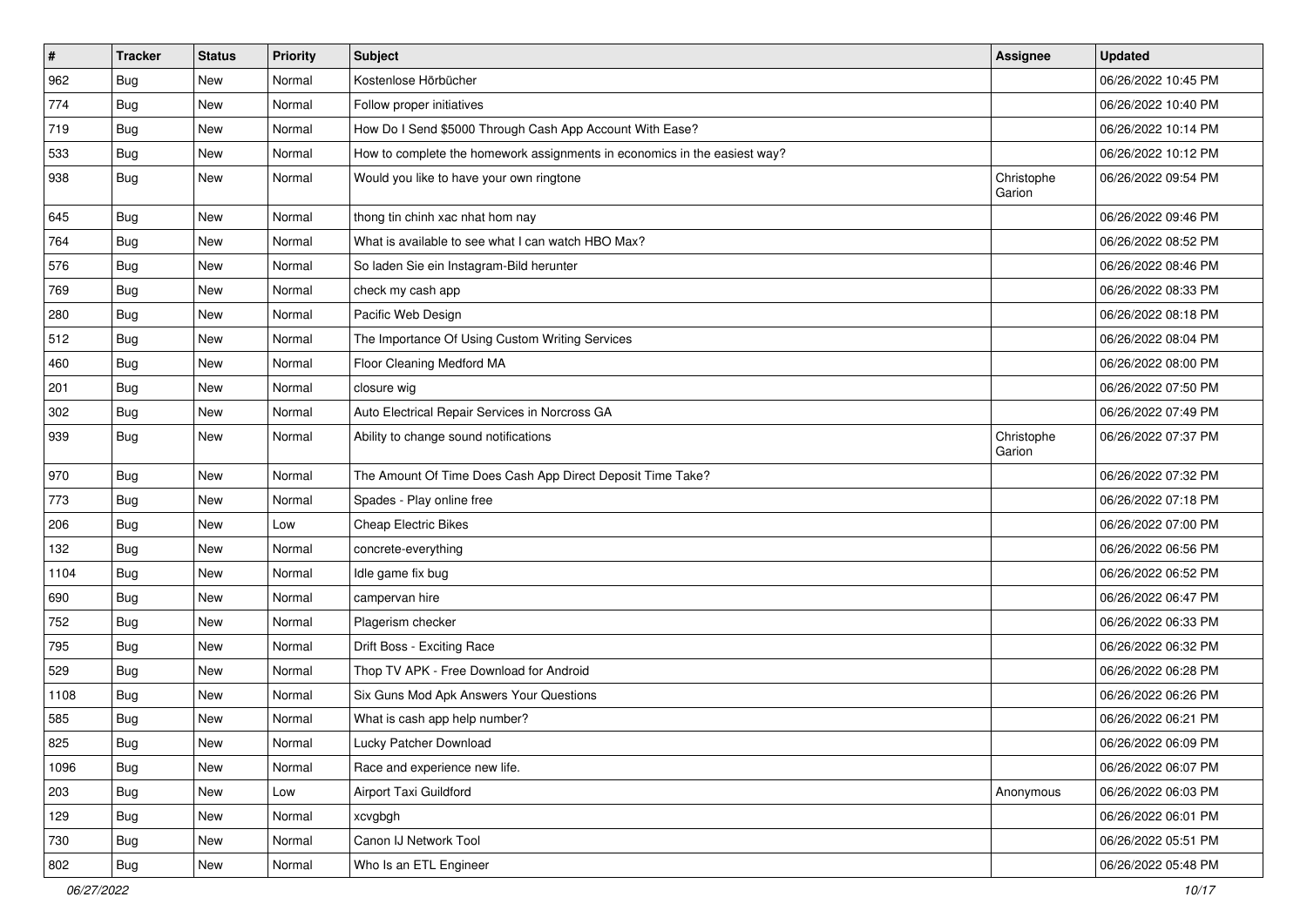| $\vert$ # | <b>Tracker</b> | <b>Status</b> | <b>Priority</b> | <b>Subject</b>                                                             | Assignee               | <b>Updated</b>      |
|-----------|----------------|---------------|-----------------|----------------------------------------------------------------------------|------------------------|---------------------|
| 152       | <b>Bug</b>     | New           | High            | professional bridal makeup artist                                          | Christophe<br>Garion   | 06/26/2022 05:44 PM |
| 123       | <b>Bug</b>     | New           | Normal          | https://www.reddit.com/r/NRLgrandfinal2020/                                |                        | 06/26/2022 05:36 PM |
| 1116      | <b>Bug</b>     | New           | Normal          | ipTV smarts pro                                                            |                        | 06/26/2022 05:34 PM |
| 974       | Bug            | <b>New</b>    | Normal          | Watch NCAA Football Live Streaming Free                                    |                        | 06/26/2022 05:33 PM |
| 469       | <b>Bug</b>     | New           | Normal          | Germs Removal Westchester MA                                               |                        | 06/26/2022 05:31 PM |
| 622       | <b>Bug</b>     | New           | Normal          | CheapestMedsShop   100% Safe Medicines Online in UK & AUS.                 |                        | 06/26/2022 05:27 PM |
| 1098      | Bug            | New           | Normal          | Life of a Fisherman                                                        |                        | 06/26/2022 05:16 PM |
| 285       | <b>Bug</b>     | New           | Normal          | Have you ever written an essay?                                            |                        | 06/26/2022 05:15 PM |
| 666       | Bug            | <b>New</b>    | Normal          | 470+ pages à colorier de Noël                                              |                        | 06/26/2022 04:55 PM |
| 535       | Bug            | New           | Normal          | Getting Tangled Problems When You Try To Apply For Cash App Delete Account | Christophe<br>Garion   | 06/26/2022 04:51 PM |
| 940       | <b>Bug</b>     | New           | Normal          | What is Plex and Is Plex Legal?                                            |                        | 06/26/2022 04:50 PM |
| 809       | <b>Bug</b>     | New           | Normal          | Smash Karts - immerse yourself in the exciting race                        |                        | 06/26/2022 04:49 PM |
| 580       | Bug            | New           | High            | What is Narrative Essay?                                                   | Christophe<br>Garion   | 06/26/2022 04:49 PM |
| 750       | <b>Bug</b>     | New           | Normal          | Create a Report Template                                                   |                        | 06/26/2022 04:27 PM |
| 601       | Bug            | <b>New</b>    | Normal          | <b>Best Essay Writing Service UK</b>                                       | Pierre-Loïc<br>Garoche | 06/26/2022 04:23 PM |
| 1097      | <b>Bug</b>     | New           | Normal          | Race and experience new life.                                              |                        | 06/26/2022 04:22 PM |
| 712       | <b>Bug</b>     | New           | Normal          | <b>Tips and Tricks</b>                                                     |                        | 06/26/2022 04:19 PM |
| 631       | Bug            | New           | Normal          | How Can I Load Cash App Card at Walmart straight away?                     |                        | 06/26/2022 04:07 PM |
| 732       | Bug            | New           | Normal          | Get rectifications steps about why cash app transfer failed                |                        | 06/26/2022 03:28 PM |
| 284       | <b>Bug</b>     | New           | Normal          | All About Cash App Transfer Fail Problems                                  |                        | 06/26/2022 03:15 PM |
| 193       | <b>Bug</b>     | New           | Normal          | 18% Discount on Homeopathic medicines                                      |                        | 06/26/2022 03:13 PM |
| 674       | Bug            | <b>New</b>    | Normal          | The best game in 2021                                                      | Pierre-Loïc<br>Garoche | 06/26/2022 03:10 PM |
| 592       | <b>Bug</b>     | <b>New</b>    | Normal          | Deezer Premium APK - Baixe músicas de qualquer lugar do mundo de graça     |                        | 06/26/2022 02:55 PM |
| 247       | <b>Bug</b>     | New           | Normal          | best 4 Channel Amp                                                         |                        | 06/26/2022 02:47 PM |
| 582       | <b>Bug</b>     | New           | Normal          | Cash App Won't Let Me Send Money If There Is A Low Balance Available       | Pierre-Loïc<br>Garoche | 06/26/2022 02:39 PM |
| 573       | <b>Bug</b>     | New           | Normal          | Experimente lo mejor en la aplicación Apk de juegos gratis                 |                        | 06/26/2022 02:11 PM |
| 961       | <b>Bug</b>     | New           | Normal          | TeaTv is an Android                                                        |                        | 06/26/2022 02:02 PM |
| 589       | Bug            | New           | Normal          | How can I get the cash app phone number of customer support?               |                        | 06/26/2022 01:59 PM |
| 754       | Bug            | New           | Normal          | Cómo descargar tonos gratis de teléfono celular                            |                        | 06/26/2022 01:56 PM |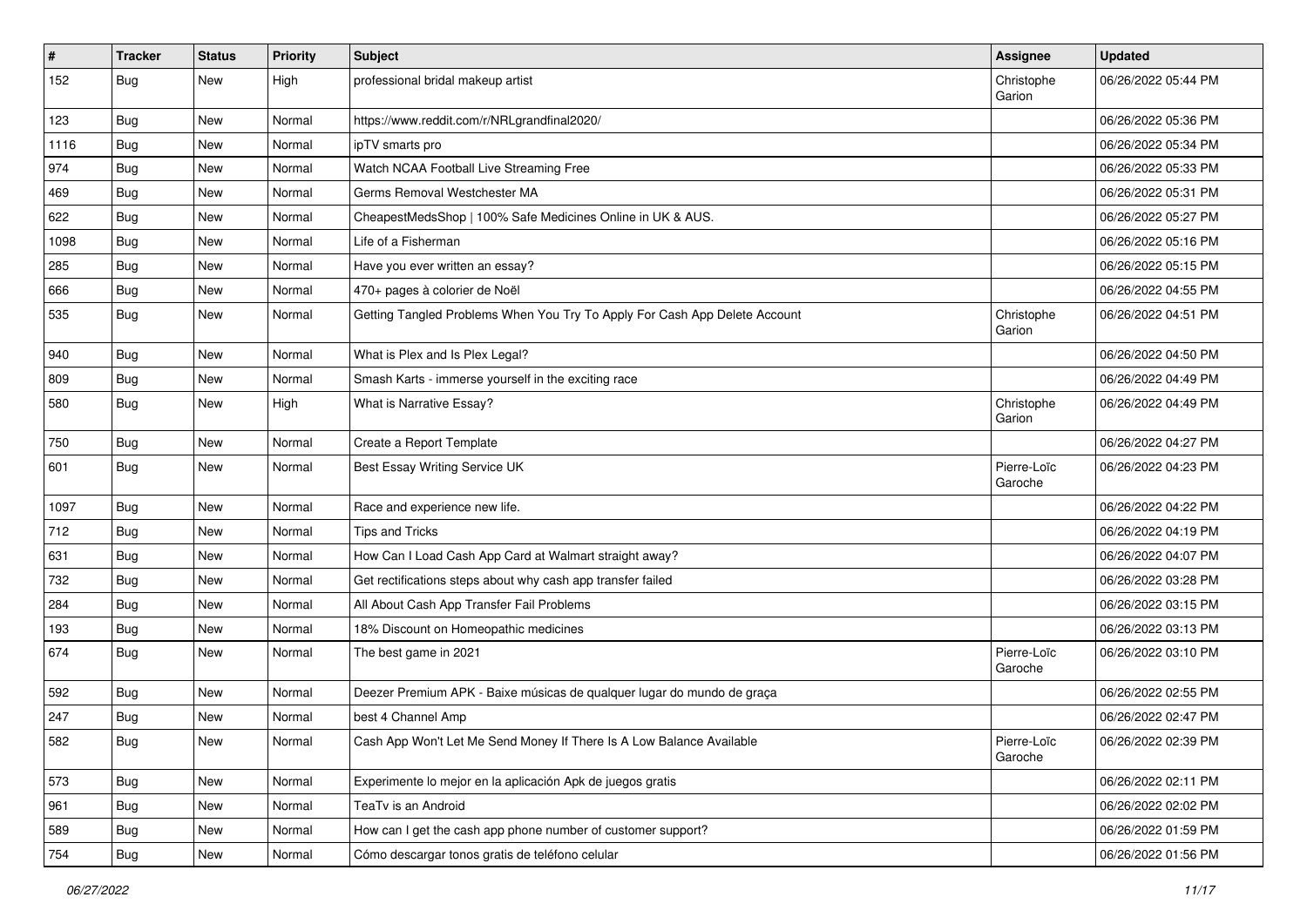| $\vert$ # | <b>Tracker</b> | <b>Status</b> | <b>Priority</b> | <b>Subject</b>                                                                | Assignee               | <b>Updated</b>      |
|-----------|----------------|---------------|-----------------|-------------------------------------------------------------------------------|------------------------|---------------------|
| 568       | <b>Bug</b>     | New           | Normal          | Instale a versão mais recente do YouTube Premium                              |                        | 06/26/2022 01:53 PM |
| 768       | <b>Bug</b>     | <b>New</b>    | Normal          | Where can you buy best jackets online?                                        |                        | 06/26/2022 01:50 PM |
| 144       | <b>Bug</b>     | New           | Normal          | curly bob lace front wigs                                                     |                        | 06/26/2022 01:44 PM |
| 705       | <b>Bug</b>     | New           | Normal          | wuxiaworld                                                                    |                        | 06/26/2022 01:43 PM |
| 784       | <b>Bug</b>     | <b>New</b>    | Normal          | How To Add Money On Cash App Card And Check The Funds?                        |                        | 06/26/2022 01:43 PM |
| 553       | <b>Bug</b>     | New           | Normal          | Cinema HD APK - Free Movie Enjoyment App on Android                           |                        | 06/26/2022 01:39 PM |
| 735       | Bug            | New           | Normal          | A quick fix of how to get money back from cash app stocks                     |                        | 06/26/2022 01:31 PM |
| 265       | Bug            | New           | Normal          | 3 Faq's On Downloading To Your Apple Ipod                                     |                        | 06/26/2022 01:26 PM |
| 623       | <b>Bug</b>     | New           | Normal          | Listen to online radio stations for mobile phones                             |                        | 06/26/2022 01:20 PM |
| 759       | Bug            | <b>New</b>    | Normal          | Canon IJ Network Tool                                                         | Pierre-Loïc<br>Garoche | 06/26/2022 01:17 PM |
| 88        | <b>Bug</b>     | New           | Normal          | kind2 output: When for node arguments                                         | Pierre-Loïc<br>Garoche | 06/26/2022 01:11 PM |
| 555       | <b>Bug</b>     | <b>New</b>    | Normal          | web design development in hyderabad                                           |                        | 06/26/2022 01:08 PM |
| 664       | <b>Bug</b>     | New           | Normal          | Tea TV Apk Download - The Best Way to Watch Movies Offline                    |                        | 06/26/2022 12:59 PM |
| 811       | Bug            | New           | Normal          | Canon IJ Network Tool                                                         |                        | 06/26/2022 12:58 PM |
| 136       | <b>Bug</b>     | New           | Normal          | snappow                                                                       |                        | 06/26/2022 12:51 PM |
| 189       | Bug            | <b>New</b>    | Normal          | <b>College Biology Writing Services</b>                                       |                        | 06/26/2022 12:50 PM |
| 922       | <b>Bug</b>     | New           | Normal          | Why Is The Need For Assignment Writing Services?                              |                        | 06/26/2022 12:42 PM |
| 783       | Bug            | <b>New</b>    | Normal          | How Do I Determine The Reasons And Solutions To Fix Cash App Transfer Failed? |                        | 06/26/2022 12:30 PM |
| 749       | <b>Bug</b>     | New           | Normal          | The Best Bubble Shooter Game for Android                                      |                        | 06/26/2022 12:12 PM |
| 941       | <b>Bug</b>     | New           | Normal          | is Disney Now and Disney Plus different?                                      |                        | 06/26/2022 12:10 PM |
| 1115      | Bug            | <b>New</b>    | Normal          | How to access your saved favorite Tiktok                                      |                        | 06/26/2022 12:01 PM |
| 466       | <b>Bug</b>     | New           | Normal          | Floor Stripping Westchester MA                                                |                        | 06/26/2022 11:57 AM |
| 549       | <b>Bug</b>     | New           | Normal          | Radio Luisteren                                                               |                        | 06/26/2022 11:56 AM |
| 260       | <b>Bug</b>     | <b>New</b>    | Normal          | Web Design Services Near Me                                                   |                        | 06/26/2022 11:55 AM |
| 264       | <b>Bug</b>     | New           | Normal          | We Buy Your Unwanted Car                                                      | Corentin<br>Lauverjat  | 06/26/2022 11:42 AM |
| 1120      | Bug            | New           | Normal          | Summary of 5 best coloring apps on phones                                     |                        | 06/26/2022 11:32 AM |
| 231       | <b>Bug</b>     | New           | Normal          | Is the ringtone download difficult or not?                                    | Pierre-Loïc<br>Garoche | 06/26/2022 11:30 AM |
| 230       | Bug            | New           | Normal          | Add Money To Cash App Card - Auto Cash Apps                                   |                        | 06/26/2022 11:25 AM |
| 574       | <b>Bug</b>     | New           | Normal          | How to fix the Epson printer offline issue due to a wired connection?         |                        | 06/26/2022 11:19 AM |
| 604       | <b>Bug</b>     | New           | Normal          | Idle Game Online                                                              |                        | 06/26/2022 11:11 AM |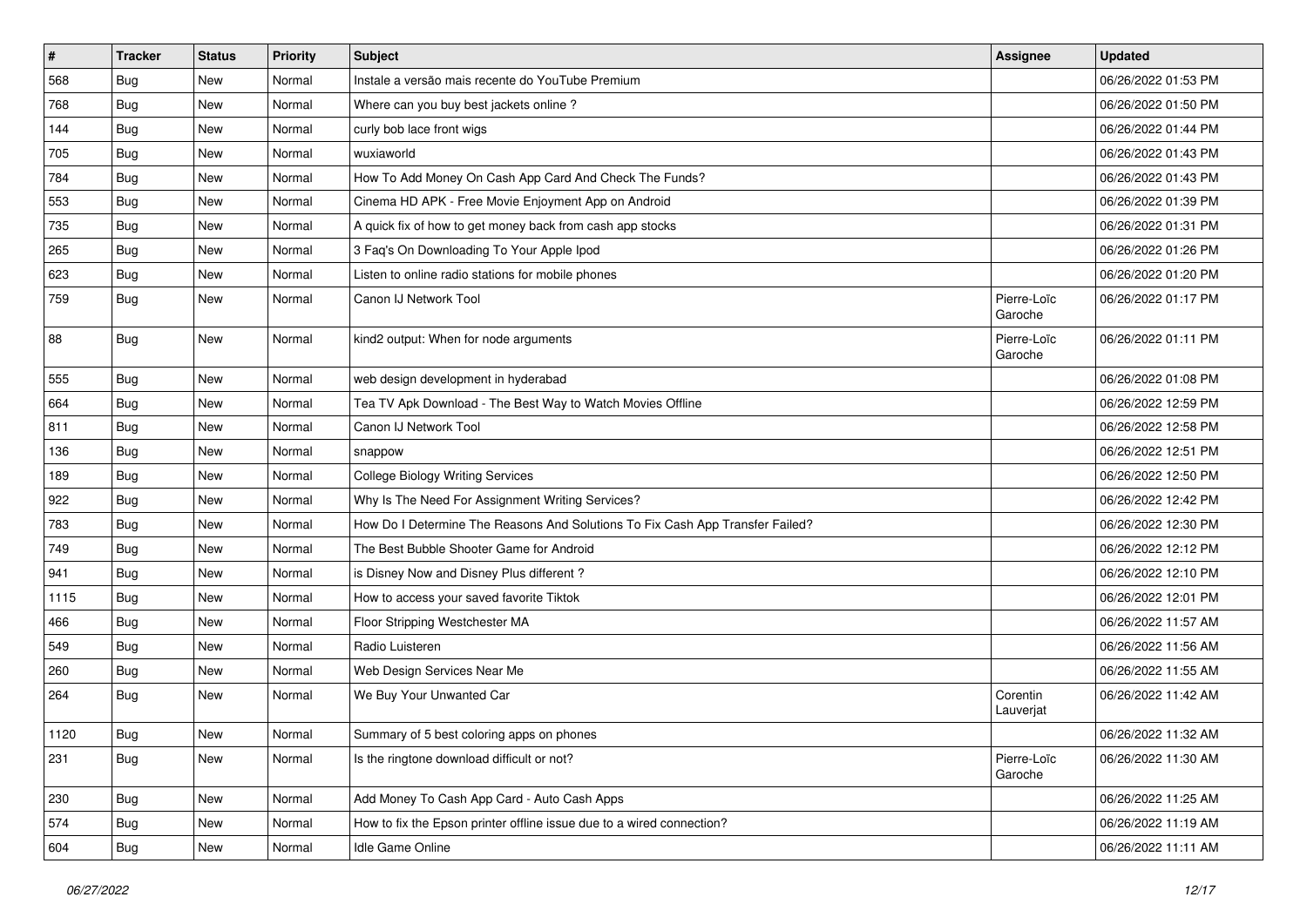| $\vert$ # | <b>Tracker</b> | <b>Status</b> | Priority | Subject                                                                                                                                                  | <b>Assignee</b>        | <b>Updated</b>      |
|-----------|----------------|---------------|----------|----------------------------------------------------------------------------------------------------------------------------------------------------------|------------------------|---------------------|
| 473       | <b>Bug</b>     | New           | Normal   | Floor Stripping Arlington MA                                                                                                                             |                        | 06/26/2022 11:10 AM |
| 257       | <b>Bug</b>     | New           | Normal   | Best latte machines                                                                                                                                      |                        | 06/26/2022 11:07 AM |
| 788       | <b>Bug</b>     | New           | Normal   | Intro Maker Mod APK                                                                                                                                      |                        | 06/26/2022 11:01 AM |
| 470       | <b>Bug</b>     | New           | Normal   | Commercial Floor Cleaning Westchester MA                                                                                                                 |                        | 06/26/2022 10:56 AM |
| 140       | <b>Bug</b>     | <b>New</b>    | Normal   | sugarbalanceusa                                                                                                                                          |                        | 06/26/2022 10:54 AM |
| 118       | <b>Bug</b>     | New           | Normal   | golf                                                                                                                                                     | Anonymous              | 06/26/2022 10:39 AM |
| 547       | Bug            | New           | Normal   | Get rid of the issue of cash app down by calling experts.                                                                                                |                        | 06/26/2022 10:38 AM |
| 952       | Bug            | New           | Normal   | Canon IJ Network Tool                                                                                                                                    |                        | 06/26/2022 10:35 AM |
| 597       | <b>Bug</b>     | New           | Normal   | Universo s / f Download                                                                                                                                  |                        | 06/26/2022 10:14 AM |
| 617       | Bug            | <b>New</b>    | Normal   | Buy Vidalista Tablets (Tadalafil) at [\$25 OFF + Free Shipping] Vidalistatablets                                                                         |                        | 06/26/2022 10:11 AM |
| 993       | <b>Bug</b>     | New           | Normal   | IO Games Free Online                                                                                                                                     |                        | 06/26/2022 09:41 AM |
| 989       | Bug            | New           | Normal   | Barewoods Wax Cigar                                                                                                                                      |                        | 06/26/2022 09:19 AM |
| 1111      | Bug            | <b>New</b>    | Normal   | LOLBeans is a fun battle royale game where you race with other players while avoiding obstacles. Reach the end<br>of the course in competitive gameplay! |                        | 06/26/2022 09:17 AM |
| 706       | <b>Bug</b>     | <b>New</b>    | Normal   | How Can You Cancel A Cash App Payment Without Any Prior Information?                                                                                     |                        | 06/26/2022 09:13 AM |
| 958       | <b>Bug</b>     | New           | Normal   | Avail Cash app support service to know Sutton bank cash app number                                                                                       |                        | 06/26/2022 08:46 AM |
| 658       | <b>Bug</b>     | New           | Normal   | <b>Watermelon Nutrition Facts And Health Benefits</b>                                                                                                    |                        | 06/26/2022 08:33 AM |
| 984       | Bug            | <b>New</b>    | Normal   | How to disable, permanently delete Twitter account on phone, PC                                                                                          |                        | 06/26/2022 08:28 AM |
| 747       | <b>Bug</b>     | New           | Normal   | How to Install Tyflex Plus on Your Android Device                                                                                                        |                        | 06/26/2022 08:16 AM |
| 551       | <b>Bug</b>     | New           | Normal   | Why Do Students Need Online Best Dissertation Writing Services?                                                                                          |                        | 06/26/2022 08:15 AM |
| 874       | Bug            | New           | Normal   | Cómo descargar Minecraft Apk                                                                                                                             |                        | 06/26/2022 08:01 AM |
| 767       | <b>Bug</b>     | <b>New</b>    | Normal   | apkmod                                                                                                                                                   |                        | 06/26/2022 07:59 AM |
| 570       | <b>Bug</b>     | New           | Normal   | What is Sutton bank cash app customer service phone number?                                                                                              | Pierre-Loïc<br>Garoche | 06/26/2022 07:49 AM |
| 1102      | <b>Bug</b>     | New           | Normal   | Charlottesville Travel Guide?                                                                                                                            |                        | 06/26/2022 07:44 AM |
| 517       | Bug            | <b>New</b>    | Normal   | Proficient tips to take help of cash app support professionals:                                                                                          |                        | 06/26/2022 07:34 AM |
| 475       | <b>Bug</b>     | New           | Normal   | Floor Cleaning Arlington MA                                                                                                                              |                        | 06/26/2022 07:33 AM |
| 964       | <b>Bug</b>     | New           | Normal   | Can I Fix Cash App Transfer Failed Issues By Adding Sufficient Funds?                                                                                    |                        | 06/26/2022 07:21 AM |
| 771       | Bug            | New           | Normal   | united airlines baggage policy                                                                                                                           |                        | 06/26/2022 07:19 AM |
| 628       | Bug            | New           | Normal   | CV reviewing services!                                                                                                                                   |                        | 06/26/2022 06:49 AM |
| 627       | Bug            | <b>New</b>    | Normal   | <b>HELO</b>                                                                                                                                              |                        | 06/26/2022 06:42 AM |
| 638       | Bug            | New           | Normal   | Run 3 game                                                                                                                                               |                        | 06/26/2022 06:31 AM |
| 718       | Bug            | New           | High     | Solve Complex Accounting Assignments                                                                                                                     | Hamza<br>Bourbouh      | 06/26/2022 06:17 AM |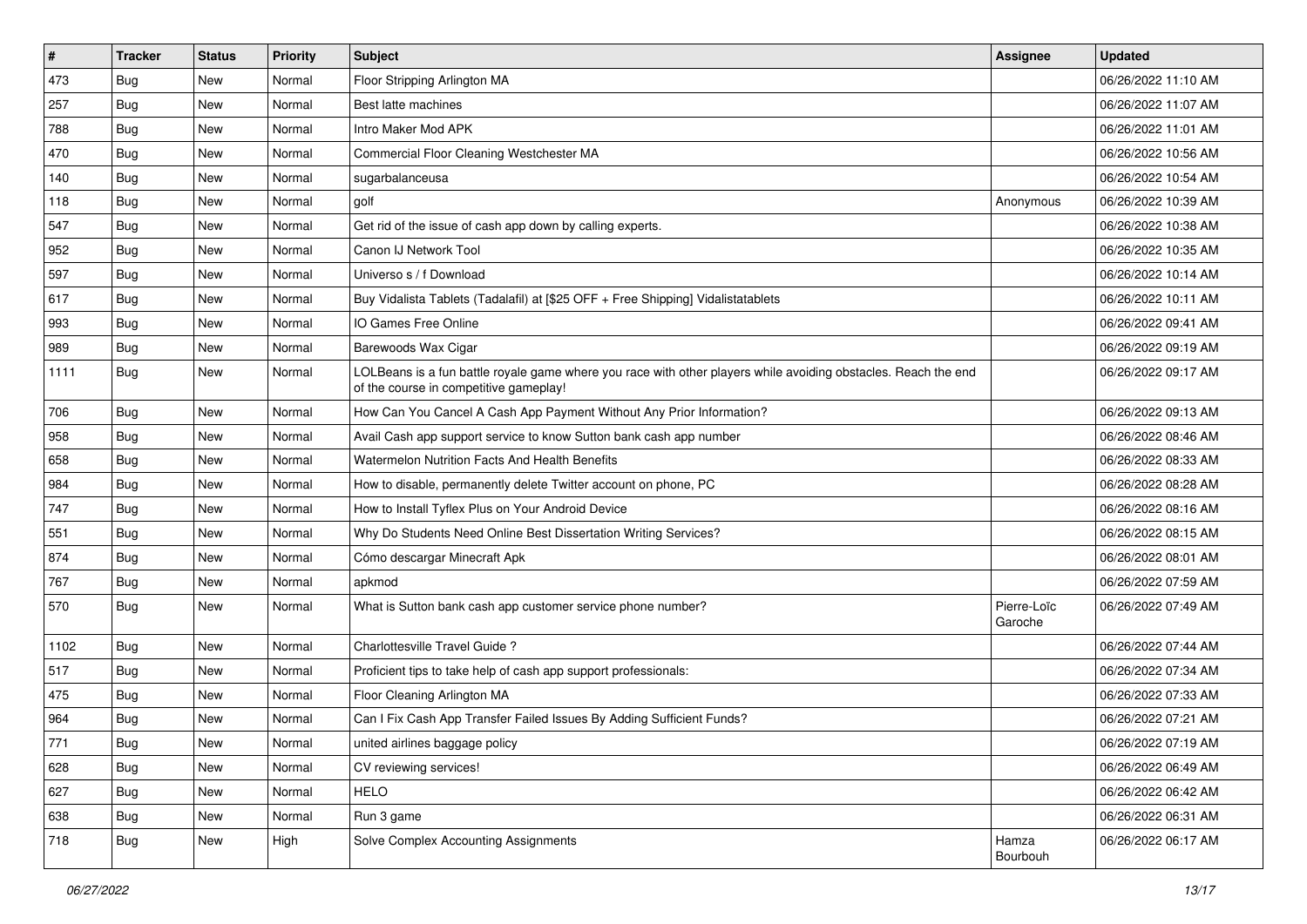| $\vert$ # | <b>Tracker</b> | <b>Status</b> | Priority | <b>Subject</b>                                                                                          | <b>Assignee</b>        | <b>Updated</b>      |
|-----------|----------------|---------------|----------|---------------------------------------------------------------------------------------------------------|------------------------|---------------------|
| 728       | <b>Bug</b>     | New           | Normal   | Will Cash App refund money if scammed? Hitches With Optimum Ease                                        |                        | 06/26/2022 06:15 AM |
| 714       | Bug            | New           | Normal   | Cuevana 3 Premium - Enjoy Your Favorite Movies and TV Shows on Your Smart TV                            |                        | 06/26/2022 06:14 AM |
| 977       | Bug            | New           | Normal   | Fans of the Old Country will like this book.                                                            |                        | 06/26/2022 05:54 AM |
| 990       | <b>Bug</b>     | New           | Normal   | Mushrooms                                                                                               |                        | 06/26/2022 05:41 AM |
| 198       | Bug            | New           | Normal   | DR. RECKEWEG R42 (HAEMOVENIN) (22ML)                                                                    |                        | 06/26/2022 05:31 AM |
| 946       | Bug            | New           | Normal   | What is Plex and Is Plex Legal?                                                                         |                        | 06/26/2022 05:23 AM |
| 128       | <b>Bug</b>     | New           | Normal   | dfgbd                                                                                                   |                        | 06/26/2022 05:07 AM |
| 717       | <b>Bug</b>     | New           | Normal   | Disney Plus Apk - Watch Movies and TV Shows on Your Device                                              |                        | 06/26/2022 04:56 AM |
| 950       | Bug            | New           | Normal   | ij.start canon                                                                                          |                        | 06/26/2022 04:35 AM |
| 310       | Bug            | New           | Normal   | Mattress Cleaning Services in Virginia Beach VA                                                         |                        | 06/26/2022 04:33 AM |
| 829       | Bug            | New           | Normal   | Write My Dissertation For Me UK                                                                         | Pierre-Loïc<br>Garoche | 06/26/2022 04:13 AM |
| 935       | Bug            | <b>New</b>    | Normal   | MovieBox Pro Apk - Watch Movies and TV Shows on Your Android Phone                                      |                        | 06/26/2022 04:11 AM |
| 677       | <b>Bug</b>     | New           | Normal   | Logo Design Services Near Me                                                                            |                        | 06/26/2022 02:32 AM |
| 621       | Bug            | New           | Normal   | Buy All Modafinil & Armodafinil Tablets @Buy Modafinil US                                               |                        | 06/26/2022 02:20 AM |
| 741       | <b>Bug</b>     | New           | Normal   | <b>Blockchain Technology Solutions</b>                                                                  |                        | 06/26/2022 02:19 AM |
| 586       | <b>Bug</b>     | New           | Normal   | Best Modifications For Your Mobile Phone                                                                |                        | 06/26/2022 01:51 AM |
| 161       | Bug            | New           | Normal   | dfdrtyuio                                                                                               |                        | 06/26/2022 01:46 AM |
| 259       | <b>Bug</b>     | New           | Normal   | call center services                                                                                    |                        | 06/26/2022 01:30 AM |
| 650       | Bug            | New           | Normal   | <b>Cherries Health Benefits</b>                                                                         |                        | 06/26/2022 12:57 AM |
| 708       | Bug            | New           | Normal   | Efficient ways to proceed with the cash app dispute process?                                            |                        | 06/26/2022 12:08 AM |
| 630       | <b>Bug</b>     | New           | Normal   | How Can I Load Cash App Card at Walmart straight away?                                                  |                        | 06/26/2022 12:04 AM |
| 635       | <b>Bug</b>     | New           | Normal   | Buy Steroids Online with OurMedicnes.com   Best Quality Steroids                                        |                        | 06/26/2022 12:01 AM |
| 954       | <b>Bug</b>     | New           | Normal   | AZ Screen Recorder Mod                                                                                  |                        | 06/25/2022 11:24 PM |
| 227       | <b>Bug</b>     | New           | Normal   | Cash App Help & Solutions - Here You Will Get Better Assistance                                         |                        | 06/25/2022 11:21 PM |
| 477       | Bug            | New           | Normal   | What Does Online Coupon Mean?                                                                           |                        | 06/25/2022 11:15 PM |
| 742       | <b>Bug</b>     | New           | Normal   | How Long Does Cash App Support Take To Respond For A Better Support?                                    |                        | 06/25/2022 11:00 PM |
| 955       | Bug            | New           | Normal   | How Long Does Verification Take On Cash App If You Apply For The Verification?                          | Christophe<br>Garion   | 06/25/2022 10:50 PM |
| 800       | Bug            | <b>New</b>    | Normal   | Who Is an ETL Engineer                                                                                  |                        | 06/25/2022 10:31 PM |
| 1114      | <b>Bug</b>     | New           | Normal   | To control the car, all you must do is click to go left or right and release the button to go straight. |                        | 06/25/2022 10:15 PM |
| 956       | <b>Bug</b>     | New           | Normal   | FNF Free Mods Online                                                                                    |                        | 06/25/2022 09:59 PM |
| 1106      | <b>Bug</b>     | New           | Normal   | How Do I Get Cash App ++ Without Confronting Any Technical Glitches?                                    |                        | 06/25/2022 09:53 PM |
| 710       | <b>Bug</b>     | New           | Normal   | Take Necessary Assistance If You Are Unable Activate Cash App Card                                      |                        | 06/25/2022 09:26 PM |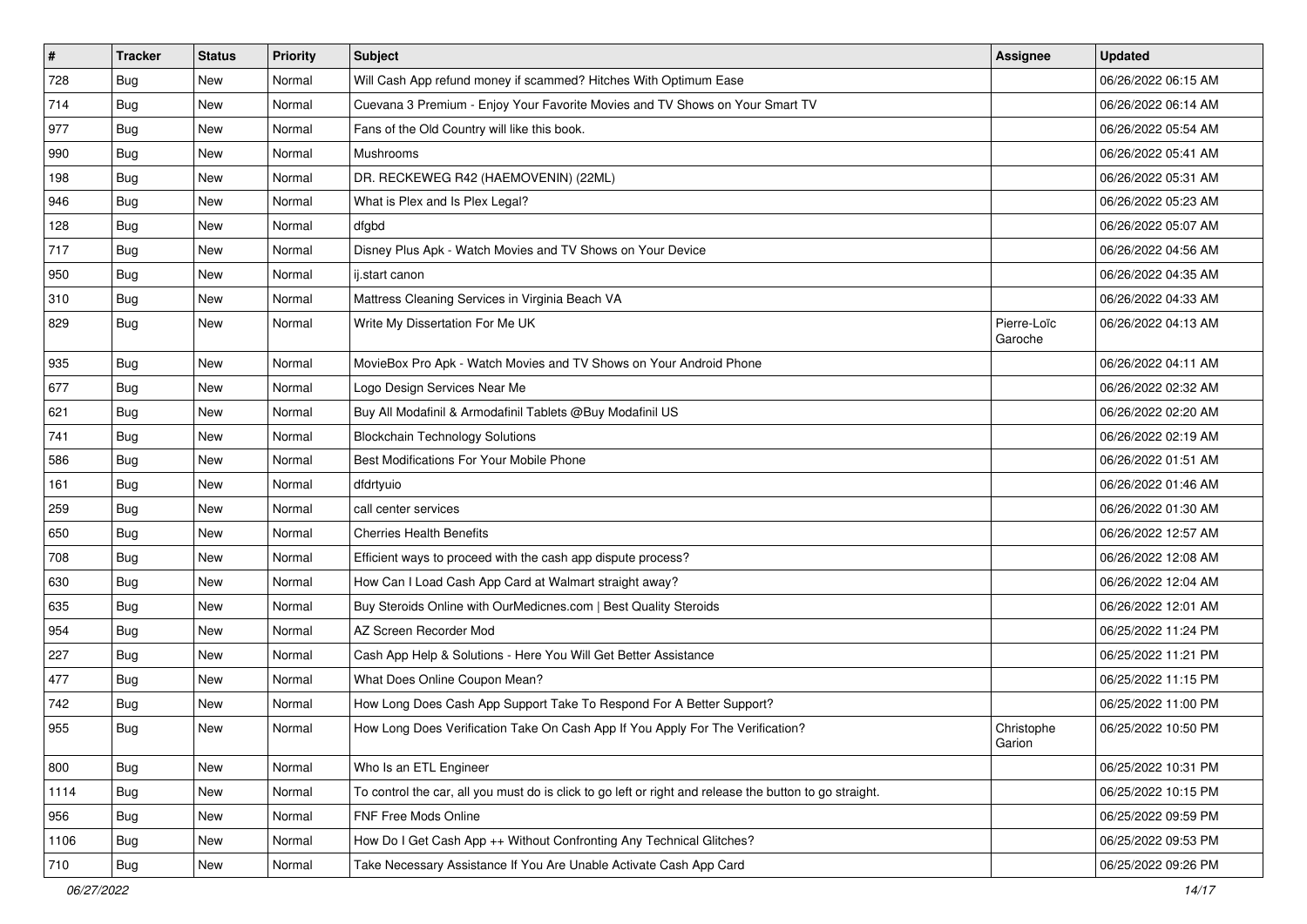| $\vert$ # | <b>Tracker</b> | <b>Status</b> | Priority | Subject                                                                                                      | <b>Assignee</b> | <b>Updated</b>      |
|-----------|----------------|---------------|----------|--------------------------------------------------------------------------------------------------------------|-----------------|---------------------|
| 1103      | <b>Bug</b>     | New           | Normal   | Idle game fix bug                                                                                            |                 | 06/25/2022 09:08 PM |
| 979       | <b>Bug</b>     | New           | Normal   | Free Gas Cards for the Unemployed                                                                            |                 | 06/25/2022 09:02 PM |
| 731       | <b>Bug</b>     | New           | Normal   | Avail Of Cash App Customer Service If Unable To Down Cash App Mobile App?                                    |                 | 06/25/2022 08:36 PM |
| 1024      | <b>Bug</b>     | New           | Normal   | How to choose the right broker                                                                               |                 | 06/25/2022 06:23 PM |
| 1025      | Bug            | <b>New</b>    | Normal   | how to change the logo in wordpress                                                                          |                 | 06/25/2022 06:20 PM |
| 1026      | <b>Bug</b>     | New           | Normal   | New Puzzle Game for All Age - Dordle                                                                         |                 | 06/25/2022 06:17 PM |
| 1027      | Bug            | New           | Normal   | Word hurdle: Viral and Fun Online Game                                                                       |                 | 06/25/2022 06:13 PM |
| 636       | Bug            | New           | Normal   | What is the most popular furniture color?                                                                    |                 | 06/25/2022 04:57 PM |
| 483       | <b>Bug</b>     | New           | Normal   | UK best essay writing service                                                                                |                 | 06/25/2022 04:05 PM |
| 598       | Bug            | <b>New</b>    | Normal   | Universo s / f Download                                                                                      |                 | 06/25/2022 03:38 PM |
| 765       | <b>Bug</b>     | New           | Normal   | Follow proper initiatives to check my cash app                                                               |                 | 06/25/2022 10:08 AM |
| 239       | <b>Bug</b>     | New           | Normal   | Algunas características más de Choices MOD APK                                                               |                 | 06/25/2022 10:05 AM |
| 641       | Bug            | <b>New</b>    | Normal   | Get Best Economics Dissertation Writing Service                                                              |                 | 06/25/2022 10:04 AM |
| 711       | <b>Bug</b>     | New           | Normal   | Human Fall Flat Apk Download                                                                                 |                 | 06/25/2022 09:44 AM |
| 1126      | <b>Bug</b>     | New           | Normal   | 1PLSD                                                                                                        |                 | 06/25/2022 09:36 AM |
| 781       | Bug            | New           | Normal   | Free Whatsapp Group to Join                                                                                  |                 | 06/25/2022 01:25 AM |
| 344       | <b>Bug</b>     | New           | Normal   | Odor Removal Services in Chesapeake VA                                                                       |                 | 06/25/2022 12:42 AM |
| 182       | <b>Bug</b>     | New           | Normal   | <b>Healthcare Custom Writing Services</b>                                                                    |                 | 06/25/2022 12:31 AM |
| 210       | <b>Bug</b>     | New           | Normal   | Issue with check symbol in Cash App? Dial assist number with calling Cash App customer service phone number. |                 | 06/24/2022 10:52 PM |
| 316       | <b>Bug</b>     | New           | Normal   | Finden Sie den besten Klingelton für Ihr Telefon                                                             |                 | 06/24/2022 10:28 PM |
| 721       | Bug            | New           | Normal   | Cómo instalar un Mod Apk                                                                                     |                 | 06/24/2022 09:39 PM |
| 629       | <b>Bug</b>     | New           | Normal   | How Can I Load Cash App Card at Walmart straight away?                                                       |                 | 06/24/2022 07:55 PM |
| 701       | Bug            | <b>New</b>    | Normal   | Why Law Essay Helper UK is Necessary?                                                                        |                 | 06/24/2022 03:17 PM |
| 599       | <b>Bug</b>     | New           | Normal   | Do you know how to delete cash app account from your computer?                                               |                 | 06/24/2022 10:42 AM |
| 1125      | <b>Bug</b>     | New           | Normal   | What is Wordscapes?                                                                                          |                 | 06/24/2022 09:05 AM |
| 661       | Bug            | New           | Normal   | Turbo VPN MOD APK Download                                                                                   |                 | 06/24/2022 08:51 AM |
| 736       | <b>Bug</b>     | New           | Normal   | Want to Edit in My Website (transfer-factor.net) Unfortunately, Unable to Edit It                            |                 | 06/24/2022 07:32 AM |
| 1124      | <b>Bug</b>     | New           | Normal   | Cookie clicker unblocked                                                                                     |                 | 06/24/2022 05:14 AM |
| 688       | <b>Bug</b>     | New           | Normal   | How to use twitch.tv/activate?                                                                               |                 | 06/24/2022 04:16 AM |
| 1123      | <b>Bug</b>     | New           | Normal   | Where To Watch FIFA World Cup 2022                                                                           |                 | 06/24/2022 03:51 AM |
| 933       | Bug            | New           | Normal   | How Can I Watch Movies on My Mobile Phone                                                                    |                 | 06/24/2022 12:55 AM |
| 1105      | Bug            | New           | High     | What is Mahjong online?                                                                                      |                 | 06/23/2022 04:02 PM |
| 816       | <b>Bug</b>     | New           | Normal   | Play Scribble io fun with everyone                                                                           |                 | 06/23/2022 10:52 AM |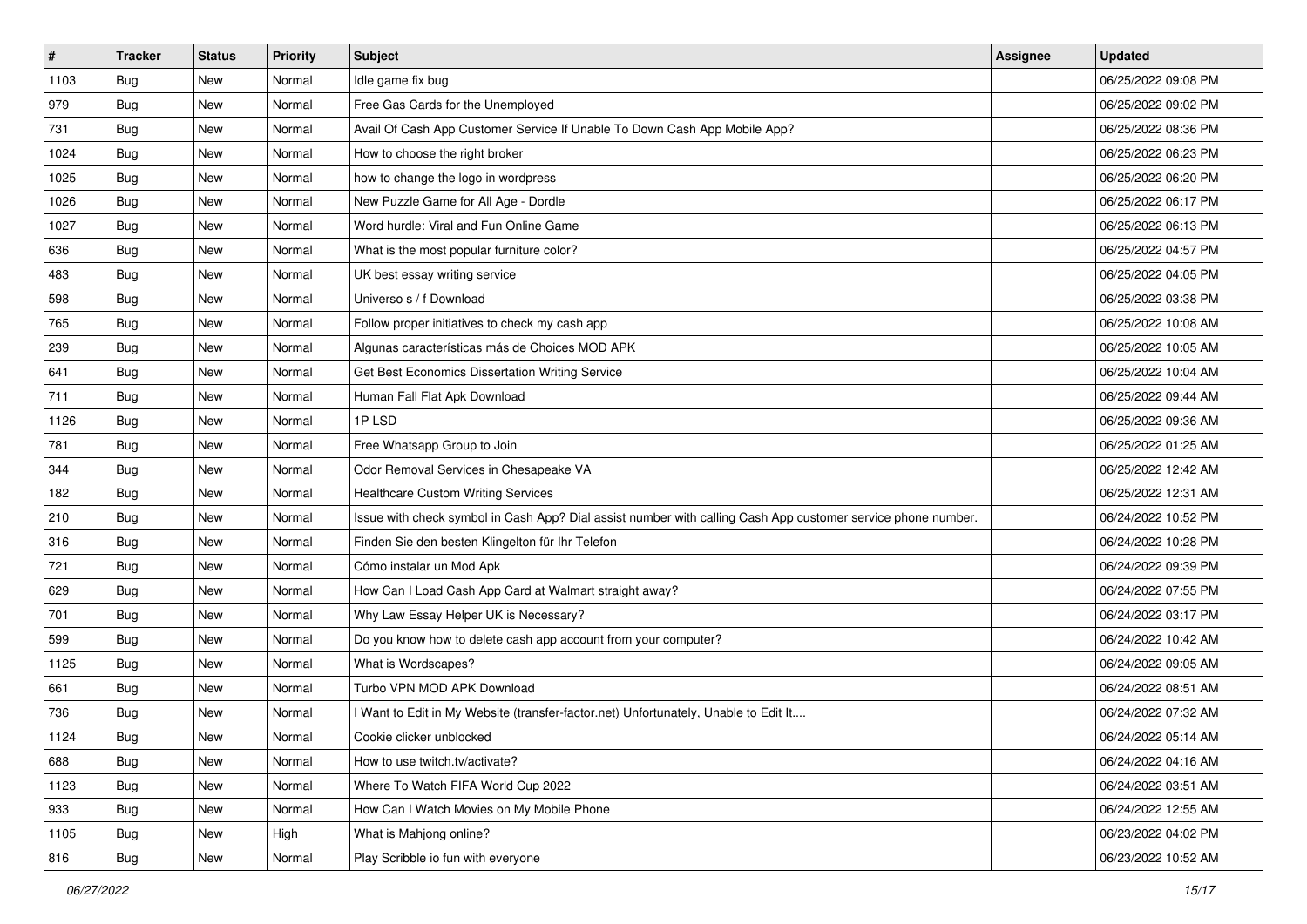| $\vert$ # | <b>Tracker</b> | <b>Status</b> | Priority | <b>Subject</b>                                                           | Assignee               | <b>Updated</b>      |
|-----------|----------------|---------------|----------|--------------------------------------------------------------------------|------------------------|---------------------|
| 1122      | <b>Bug</b>     | New           | Normal   | Count the number of words on the Microsoft Word application in the phone |                        | 06/23/2022 04:19 AM |
| 313       | Bug            | <b>New</b>    | Normal   | Water Extraction Services in Virginia Beach VA                           |                        | 06/23/2022 02:14 AM |
| 766       | Bug            | New           | Normal   | Pobreflix Mod APK Review                                                 |                        | 06/23/2022 01:39 AM |
| 562       | <b>Bug</b>     | New           | Normal   | Learn Basic Mahjong Rules                                                |                        | 06/23/2022 12:48 AM |
| 926       | <b>Bug</b>     | <b>New</b>    | Normal   | tavor 7                                                                  |                        | 06/22/2022 05:08 PM |
| 155       | Bug            | New           | Normal   | Cant access my cash app account                                          | Pierre-Loïc<br>Garoche | 06/22/2022 02:15 PM |
| 1121      | Bug            | <b>New</b>    | Normal   | LustreC do not run                                                       |                        | 06/22/2022 08:43 AM |
| 796       | <b>Bug</b>     | New           | Normal   | How Does Cash App ++ actually work and What is the process of it         |                        | 06/22/2022 07:03 AM |
| 786       | <b>Bug</b>     | <b>New</b>    | Normal   | Best Assignment Help in Australia & UK                                   |                        | 06/21/2022 09:28 PM |
| 1069      | Bug            | New           | Normal   | how to get cash app support phone number 24*7 available                  |                        | 06/21/2022 08:36 PM |
| 249       | <b>Bug</b>     | New           | Normal   | Steps to Activate Cash App Card in Less then 2 Minutes - Get Information | Pierre-Loïc<br>Garoche | 06/21/2022 07:52 PM |
| 1072      | Bug            | <b>New</b>    | Normal   | ij.start canon                                                           |                        | 06/21/2022 06:56 PM |
| 1071      | Bug            | New           | Normal   | Cinema HD Review - Cinemahdv2.net                                        |                        | 06/21/2022 06:54 PM |
| 464       | Bug            | New           | Normal   | Upholstery Cleaning Westchester MA                                       |                        | 06/21/2022 04:02 PM |
| 624       | <b>Bug</b>     | New           | Normal   | Use go with the Driving Directions for your go                           |                        | 06/21/2022 04:54 AM |
| 321       | Bug            | <b>New</b>    | Normal   | Tile & Grout Cleaning Services in Virginia Beach VA                      |                        | 06/21/2022 03:04 AM |
| 1113      | <b>Bug</b>     | New           | Normal   | Press the button to control your car                                     |                        | 06/20/2022 12:09 PM |
| 1092      | <b>Bug</b>     | New           | Normal   | Ellison Estate Vineyard                                                  |                        | 06/20/2022 12:03 PM |
| 1088      | <b>Bug</b>     | New           | Normal   | Health And Fitness Tips 2022                                             | Pierre-Loïc<br>Garoche | 06/20/2022 06:42 AM |
| 1110      | Bug            | New           | Normal   | Six Guns Mod Apk Answers Your Questions                                  | Pierre-Loïc<br>Garoche | 06/20/2022 04:42 AM |
| 860       | Bug            | <b>New</b>    | Normal   | pokemon guide                                                            | Pierre-Loïc<br>Garoche | 06/18/2022 08:18 PM |
| 895       | Bug            | New           | Normal   | Cash App Scams                                                           |                        | 06/18/2022 02:36 PM |
| 176       | <b>Bug</b>     | New           | Normal   | instant loan without documents                                           |                        | 06/18/2022 01:43 PM |
| 776       | <b>Bug</b>     | <b>New</b>    | Normal   | Wibargain                                                                |                        | 06/17/2022 08:52 PM |
| 670       | Bug            | New           | Normal   | JTWhatsApp Apk - The New and Improved WhatsApp                           |                        | 06/17/2022 04:36 PM |
| 339       | Bug            | New           | Normal   | Upholstery Cleaning Services in Norfolk VA                               |                        | 06/17/2022 04:36 AM |
| 918       | Bug            | New           | Normal   | Antivirus for IOS                                                        |                        | 06/16/2022 10:36 PM |
| 949       | <b>Bug</b>     | New           | Normal   | <b>Educational Games</b>                                                 |                        | 06/15/2022 09:11 PM |
| 1078      | Bug            | New           | Normal   | What Bank Is Cash App On Plaid? Find Clarity And Assistance              |                        | 06/15/2022 11:56 AM |
| 1080      | <b>Bug</b>     | New           | Normal   | How to use Math Wallet   Nexo wallet   CoinTiger Exchange                |                        | 06/15/2022 11:56 AM |